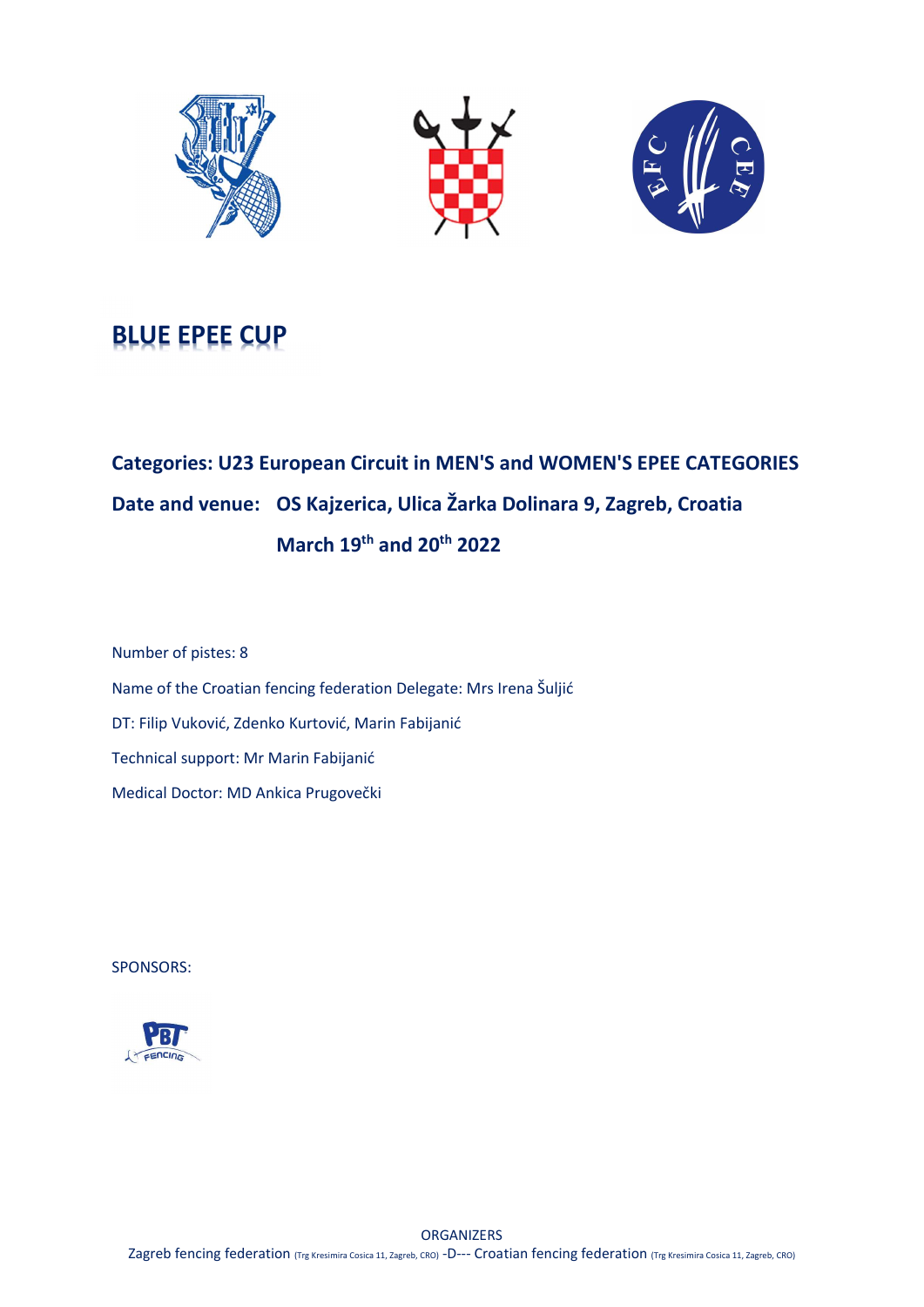#### **Competitor List**

Tournament:<br>Date: Blue epee cup - U23 Zagreb 19. ožujka 2022. - 10:00

| $\vert \#$      | <b>Name</b>                 | Country                 | Rank | Birthdate   |
|-----------------|-----------------------------|-------------------------|------|-------------|
| $\overline{1}$  | <b>GYURKO Anna</b>          | <b>AUT</b>              | 60   | 8.4.2001.   |
| $\overline{2}$  | HUBER Pia                   | <b>AUT</b>              | 80   | 8.10.2003.  |
| $\overline{3}$  | LEGAC Gloria-Dahlia         | <b>AUT</b>              |      | 25.9.2003.  |
| $\overline{4}$  | <b>PRAXMARER Leonore</b>    | <b>AUT</b>              | 90   | 24.1.2003.  |
| $\overline{5}$  | <b>BANOVIC</b> Iva          | <b>CRO</b>              | 236  | 15.5.2002.  |
| $\overline{6}$  | <b>DELIC</b> Lara           | <b>CRO</b>              |      | 28.1.2003.  |
| 7               | <b>JAKSIC KOVAC Sara</b>    | <b>CRO</b>              |      | 7.7.2005.   |
| $\overline{8}$  | <b>JUKIC Paula</b>          | <b>CRO</b>              |      | 17.7.1998.  |
| $\overline{9}$  | KUNA Jana                   | <b>CRO</b>              | 234  | 1.1.2000.   |
| $\overline{10}$ | LUSIC Helena                | <b>CRO</b>              |      | 30.4.2001.  |
| $\overline{11}$ | MAJDANDZIC Andrea           | <b>CRO</b>              | 88   | 13.8.2000.  |
| 12              | MESIC Ana                   | <b>CRO</b>              |      | 28.4.1998.  |
| $\overline{13}$ | <b>MIKELIC Lara</b>         | <b>CRO</b>              |      | 5.2.2006    |
| $\overline{14}$ | <b>PETKOVIC Lara</b>        | <b>CRO</b>              |      | 27.11.1997. |
| $\overline{15}$ | <b>SIKORA Tara</b>          | <b>CRO</b>              |      | 1.1.2007.   |
| 16              | <b>SMILCIC ZIGIC Laura</b>  | CRO                     |      | 9.8.2005.   |
| $\overline{17}$ | <b>COSTEDOAT Jil</b>        | <b>FRA</b>              | 299  | 21.5.2003.  |
| $\overline{18}$ | <b>HIOLLE Mahault</b>       | <b>FRA</b>              | 276  | 3.11.2003.  |
| $\overline{19}$ | <b>OSSART</b> chloe         | <b>FRA</b>              | 203  | 14.11.2003. |
| 20              | <b>SMITH TAYLOR Katrina</b> | <b>GBR</b>              |      | 23.4.1991.  |
| $\overline{21}$ | PANACZ Andrea               | <b>HUN</b>              |      | 15.3.1993.  |
| 22              | <b>DELLA CIOPPA Sara</b>    | $\overline{\text{ITA}}$ | 225  | 23.6.2003.  |
| 23              | SIZOO Isaura                | <b>NED</b>              |      | 2.10.1998.  |
| $\overline{24}$ | <b>BOZIC Sarah</b>          | <b>SLO</b>              |      | 16.1.2006.  |
| 25              | <b>KLEVA Noel</b>           | <b>SLO</b>              |      | 1.1.2005.   |
| 26              | <b>GRIJAK Jana</b>          | <b>SRB</b>              | 49   | 18.2.1999.  |
| 27              | <b>GRIJAK Marta</b>         | <b>SRB</b>              | 44   | 7.10.2000.  |
| 28              | KECMAN Milica               | <b>SRB</b>              | 82   | 9.10.2002.  |
| 29              | <b>KNEZEVIC Katarina</b>    | <b>SRB</b>              |      | 4.9.1994.   |
| 30              | ZIVANOVIC Jovana            | <b>SRB</b>              |      | 14.8.1998.  |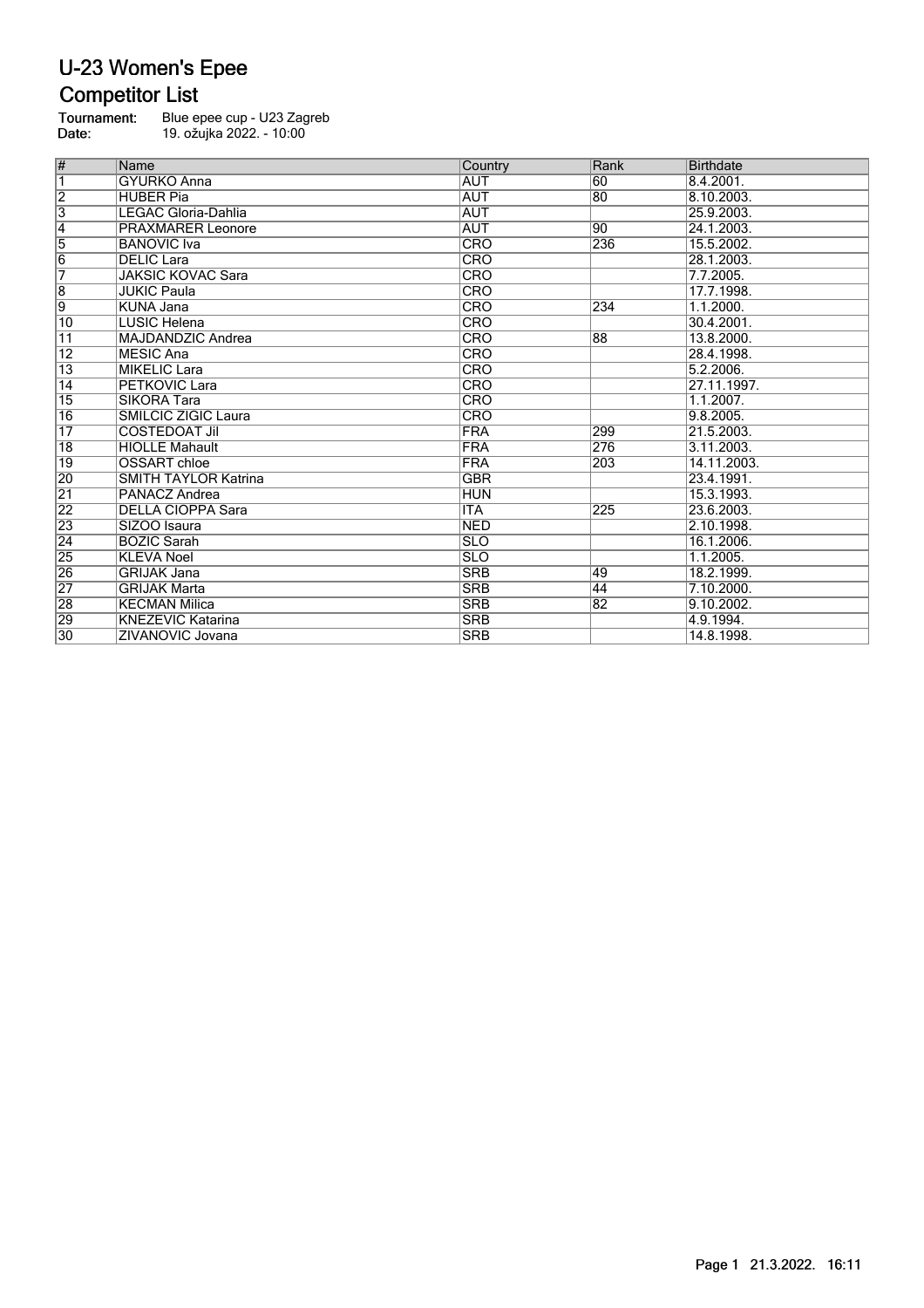| Blue epee cup - U23 Zagreb                                                             |                                                                           |  |  |  |  |  |  |  |  |  |
|----------------------------------------------------------------------------------------|---------------------------------------------------------------------------|--|--|--|--|--|--|--|--|--|
| Zagreb                                                                                 |                                                                           |  |  |  |  |  |  |  |  |  |
| 19. ožujka 2022.                                                                       |                                                                           |  |  |  |  |  |  |  |  |  |
|                                                                                        | U-23 Women's Epee                                                         |  |  |  |  |  |  |  |  |  |
| Total # of competitors: 30<br>Total # of poules: 5                                     |                                                                           |  |  |  |  |  |  |  |  |  |
| Round 1                                                                                | 5 poules of 6<br>23 (76,67% of 30) competitors promoted to the next round |  |  |  |  |  |  |  |  |  |
| Round 2<br>Incomplete DE table of 32 fenced through the finals, no fence-off for third |                                                                           |  |  |  |  |  |  |  |  |  |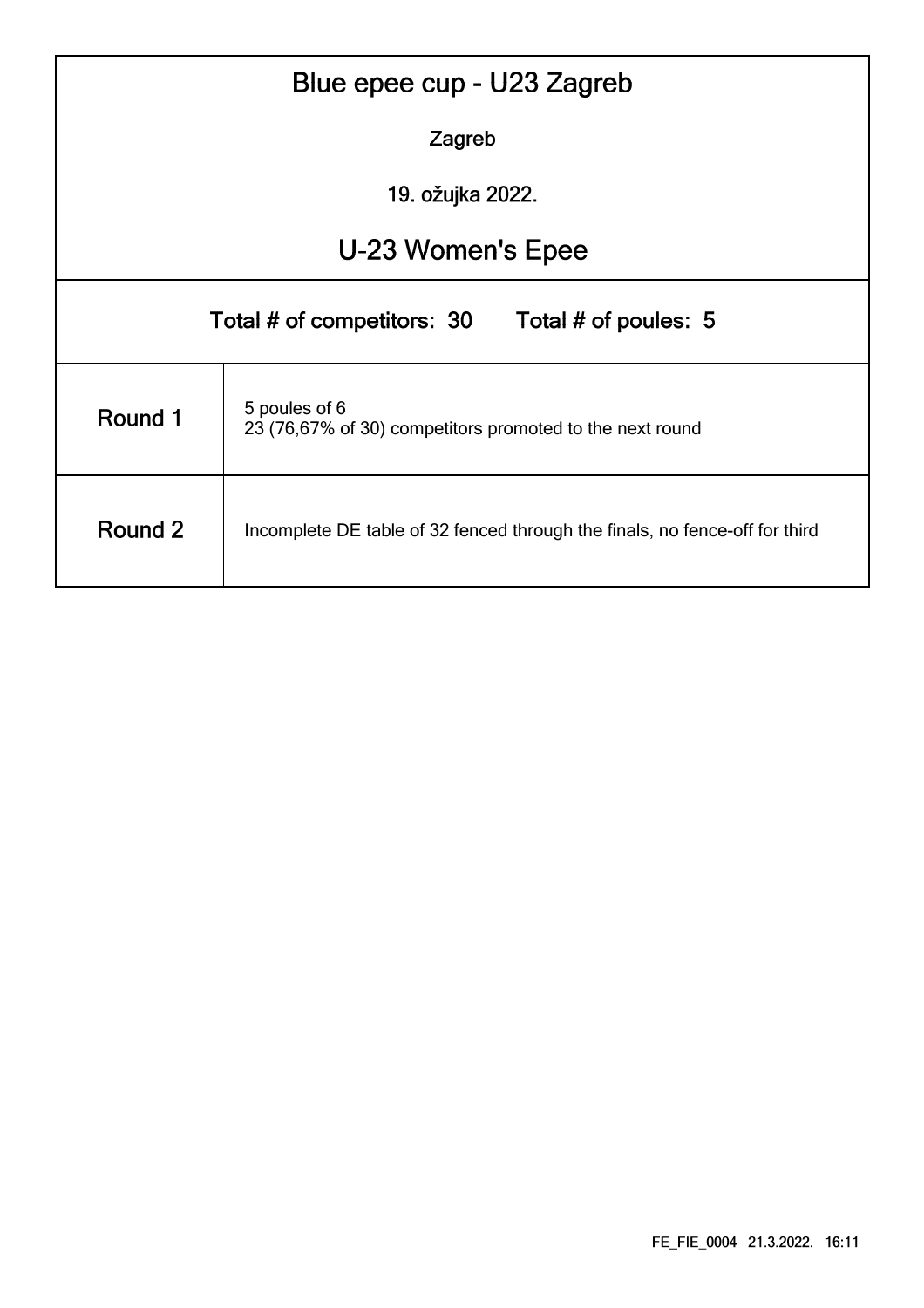### Seeding for Round #1 - Poule

| Tournament:          | Blue epee cup - U23 Zagreb |
|----------------------|----------------------------|
| Date:                | 19. ožujka 2022. - 10:00   |
| <b>FIE Document:</b> | FE FIE 0001.2              |

| Seed            | Name                        | Country    | Rank            | <b>Notes</b> |
|-----------------|-----------------------------|------------|-----------------|--------------|
| $\overline{1}$  | <b>GRIJAK Marta</b>         | <b>SRB</b> | 44              |              |
| $\frac{2}{3}$   | <b>GRIJAK Jana</b>          | <b>SRB</b> | 49              |              |
|                 | <b>GYURKO Anna</b>          | <b>AUT</b> | 60              |              |
|                 | <b>HUBER Pia</b>            | <b>AUT</b> | 80              |              |
| $\frac{4}{5}$   | <b>KECMAN Milica</b>        | <b>SRB</b> | 82              |              |
|                 | MAJDANDZIC Andrea           | CRO        | 88              |              |
| 7               | <b>PRAXMARER Leonore</b>    | <b>AUT</b> | $\overline{90}$ |              |
| $\overline{8}$  | <b>OSSART</b> chloe         | <b>FRA</b> | 203             |              |
| $\overline{9}$  | <b>DELLA CIOPPA Sara</b>    | <b>ITA</b> | 225             |              |
| $\overline{10}$ | KUNA Jana                   | CRO        | 234             |              |
| $\overline{11}$ | <b>BANOVIC</b> Iva          | CRO        | 236             |              |
| $\overline{12}$ | <b>HIOLLE Mahault</b>       | <b>FRA</b> | 276             |              |
| $\overline{13}$ | <b>COSTEDOAT Jil</b>        | <b>FRA</b> | 299             |              |
| 14              | <b>KNEZEVIC Katarina</b>    | <b>SRB</b> |                 |              |
| 15              | LEGAC Gloria-Dahlia         | <b>AUT</b> |                 |              |
| 16              | <b>JAKSIC KOVAC Sara</b>    | <b>CRO</b> |                 |              |
| $\overline{17}$ | <b>MESIC Ana</b>            | <b>CRO</b> |                 |              |
| 18              | ZIVANOVIC Jovana            | <b>SRB</b> |                 |              |
| $\overline{19}$ | <b>DELIC Lara</b>           | <b>CRO</b> |                 |              |
| 20              | <b>MIKELIC Lara</b>         | <b>CRO</b> |                 |              |
| $\overline{21}$ | <b>KLEVA Noel</b>           | <b>SLO</b> |                 |              |
| $\frac{22}{23}$ | <b>PETKOVIC Lara</b>        | CRO        |                 |              |
|                 | SIZOO Isaura                | <b>NED</b> |                 |              |
| $\overline{24}$ | <b>SIKORA Tara</b>          | <b>CRO</b> |                 |              |
| $\overline{25}$ | <b>BOZIC Sarah</b>          | <b>SLO</b> |                 |              |
| 26              | <b>JUKIC Paula</b>          | <b>CRO</b> |                 |              |
| $\overline{27}$ | <b>LUSIC Helena</b>         | <b>CRO</b> |                 |              |
| 28              | SMILCIC ZIGIC Laura         | CRO        |                 |              |
| 29              | <b>SMITH TAYLOR Katrina</b> | <b>GBR</b> |                 |              |
| 30              | PANACZ Andrea               | <b>HUN</b> |                 |              |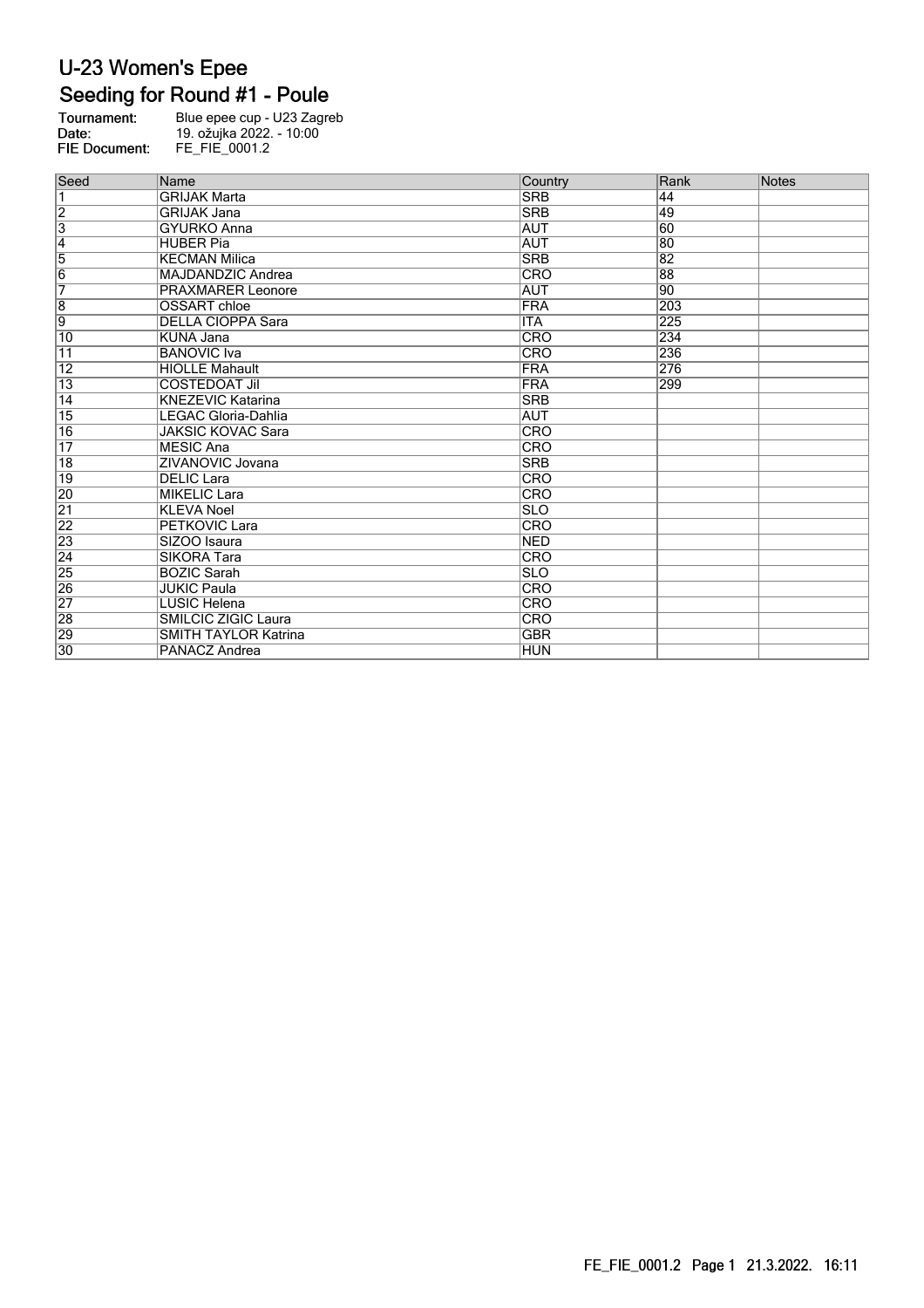### **Round #1 Poule Results**

Tournament: Blue epee cup - U23 Zagreb Date: 19. ožujka 2022. - 10:00 **FIE Document:** FE\_FIE\_0007

|                     | Piste 1             | Referee(s):<br>FIJOLIC Vedran (CRO) |                |                   |                |                |                |                |                |   |                |      |    |    |               |
|---------------------|---------------------|-------------------------------------|----------------|-------------------|----------------|----------------|----------------|----------------|----------------|---|----------------|------|----|----|---------------|
|                     | 10:00               |                                     |                | LIMOV Darko (CRO) |                |                |                |                |                |   |                |      |    |    |               |
| Name                |                     | <b>Affiliation</b>                  | #              |                   | 2              | 3              | 4              | 5              | 6              |   | v              |      |    |    | V/M HS HR Ind |
| <b>BANOVIC</b> Iva  |                     | <b>CRO</b>                          |                |                   | D <sub>2</sub> | D <sub>2</sub> | D <sub>2</sub> | V5             | D <sub>0</sub> |   |                | 0,20 | 11 | 23 | $-12$         |
| <b>DELIC</b> Lara   |                     | <b>CRO</b>                          | $\overline{2}$ | V <sub>5</sub>    |                | D <sub>2</sub> | D <sub>4</sub> | V <sub>5</sub> | D <sub>3</sub> |   | $\overline{2}$ | 0,40 | 19 | 19 | $\Omega$      |
| <b>KUNA Jana</b>    |                     | <b>CRO</b>                          | 3              | V5                | V5             |                | D <sub>4</sub> | D <sub>3</sub> | D <sub>1</sub> |   | $\overline{2}$ | 0,40 | 18 | 19 | $-1$          |
|                     | LEGAC Gloria-Dahlia | <b>AUT</b>                          | $\overline{4}$ | V5                | V5             | V5             |                | V5             | D <sub>4</sub> | 4 |                | 0.80 | 24 | 15 | 9             |
| <b>KLEVA Noel</b>   |                     | <b>SLO</b>                          | 5              | D <sub>3</sub>    | D <sub>2</sub> | V5             | D <sub>0</sub> |                | V <sub>5</sub> |   | $\overline{2}$ | 0,40 | 15 | 20 | -5            |
| <b>GRIJAK Marta</b> |                     | <b>SRB</b>                          | 6              | V5                | V5             | V5             | V <sub>5</sub> | D <sub>2</sub> |                | 4 |                | 0,80 | 22 | 13 | 9             |

| $\blacksquare$        | Piste 2                     | Referee(s):                |                | LI Leo (CRO) |                |                |                |                |                |   |      |    |           |       |
|-----------------------|-----------------------------|----------------------------|----------------|--------------|----------------|----------------|----------------|----------------|----------------|---|------|----|-----------|-------|
|                       | 10:00                       | <b>ZMAIC Martina (CRO)</b> |                |              |                |                |                |                |                |   |      |    |           |       |
| Name                  |                             | Affiliation                | #              |              | $\overline{2}$ | 3              | 4              | 5              | 6              | v | V/M  |    | HS HR Ind |       |
|                       | <b>SMILCIC ZIGIC Laura</b>  | <b>CRO</b>                 |                |              | D1             | D1             | D1             | D <sub>0</sub> | D1             | 0 | 0,00 | 4  | 25        | $-21$ |
| <b>MIKELIC Lara</b>   |                             | <b>CRO</b>                 | $\overline{2}$ | V5           |                | D4             | D1             | D <sub>3</sub> | D4             |   | 0,20 | 17 | 21        | $-4$  |
| <b>HIOLLE Mahault</b> |                             | <b>FRA</b>                 | 3              | V5           | V5             |                | D <sub>2</sub> | D <sub>3</sub> | D <sub>3</sub> | 2 | 0,40 | 18 | 19        | $-1$  |
| <b>GRIJAK Jana</b>    |                             | <b>SRB</b>                 | $\overline{4}$ | V5           | V5             | V5             |                | V <sub>5</sub> | V5             | 5 | 1,00 | 25 | 10        | 15    |
|                       | <b>PRAXMARER Leonore</b>    | AUT                        | 5              | V5           | V <sub>5</sub> | V <sub>5</sub> | D <sub>3</sub> |                | D <sub>2</sub> | 3 | 0,60 | 20 | 15        | 5     |
|                       | <b>SMITH TAYLOR Katrina</b> | <b>GBR</b>                 | 6              | V5           | V <sub>5</sub> | V <sub>4</sub> | D <sub>3</sub> | V <sub>4</sub> |                | 4 | 0,80 | 21 | 15        | 6     |

| 3                    | Piste 3<br>10:00         | Referee(s):<br><b>BOROSAK Mirna (CRO)</b> |                |                |                |                |                |                |                |                         |      |               |    |       |
|----------------------|--------------------------|-------------------------------------------|----------------|----------------|----------------|----------------|----------------|----------------|----------------|-------------------------|------|---------------|----|-------|
| Name                 |                          | Affiliation                               | #              |                | $\overline{2}$ | 3              | 4              | 5              | 6              | v                       |      | V/M HS HR Ind |    |       |
| <b>LUSIC Helena</b>  |                          | <b>CRO</b>                                |                |                | D4             | D <sub>3</sub> | D <sub>2</sub> | D <sub>2</sub> | V5             |                         | 0,20 | 16            | 23 | -7    |
| <b>JUKIC Paula</b>   |                          | <b>CRO</b>                                | $\overline{2}$ | V5             |                | D <sub>4</sub> | V <sub>2</sub> | D <sub>3</sub> | V <sub>5</sub> | 3                       | 0.60 | 19            | 16 | 3     |
| <b>COSTEDOAT Jil</b> |                          | <b>FRA</b>                                | 3              | V <sub>5</sub> | V5             |                | D <sub>3</sub> | D4             | V <sub>5</sub> | 3                       | 0.60 | 22            | 19 | 3     |
|                      | <b>KNEZEVIC Katarina</b> | <b>SRB</b>                                | $\overline{4}$ | V <sub>5</sub> | D1             | V4             |                | V <sub>4</sub> | V <sub>5</sub> | 4                       | 0,80 | 19            | 14 | 5     |
|                      | <b>DELLA CIOPPA Sara</b> | <b>ITA</b>                                | 5              | V5             | V5             | V5             | D <sub>3</sub> |                | V <sub>5</sub> | $\overline{\mathbf{4}}$ | 0,80 | 23            | 15 | 8     |
| <b>GYURKO Anna</b>   |                          | <b>AUT</b>                                | 6              | D3             | D1             | D <sub>3</sub> | D <sub>4</sub> | D <sub>2</sub> |                | 0                       | 0,00 | 13            | 25 | $-12$ |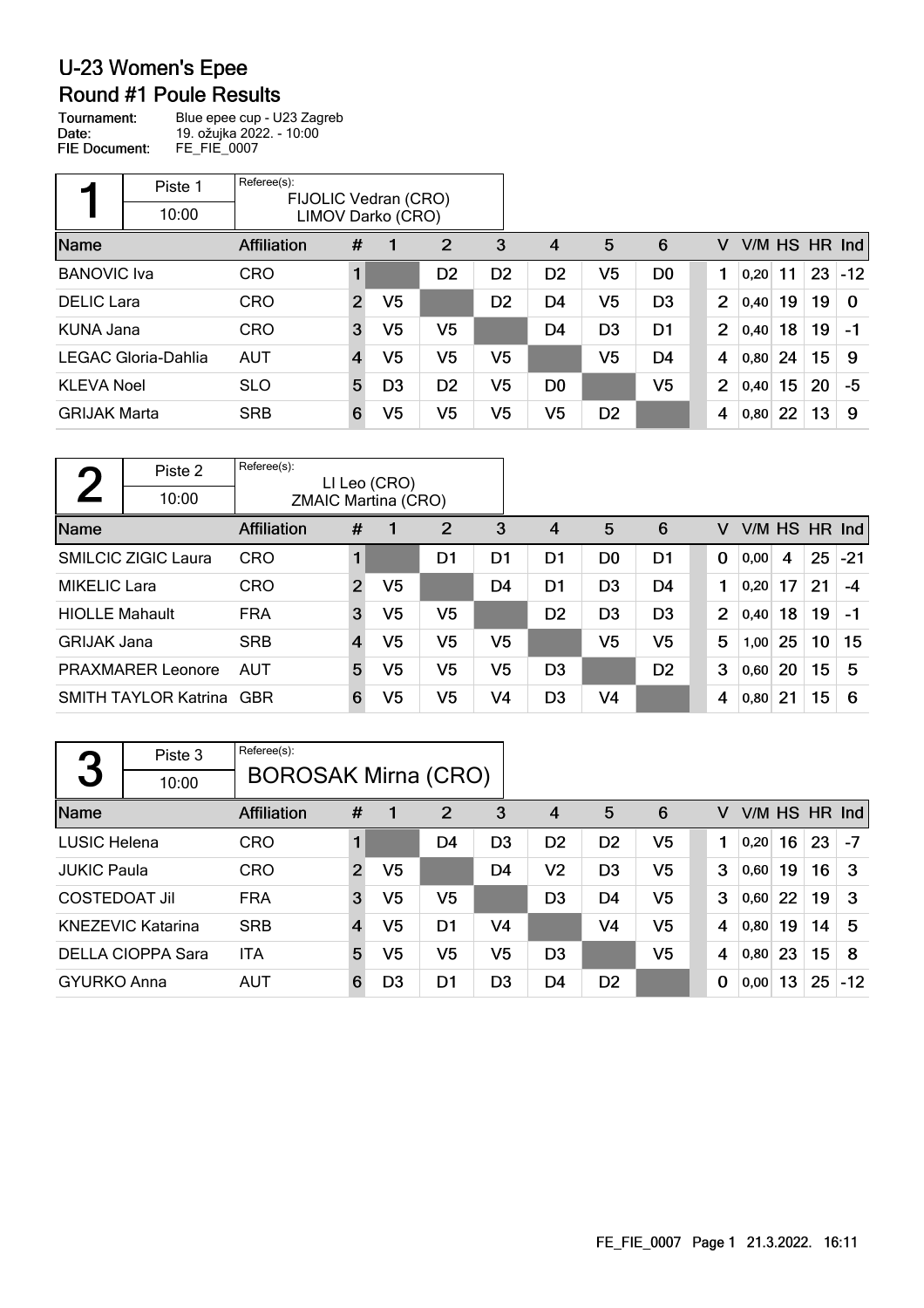|                  | Piste 4                  | Referee(s):        |                | <b>TRCIN Antonio (CRO)</b> |                              |                |                |                |                |  |                |      |    |    |             |
|------------------|--------------------------|--------------------|----------------|----------------------------|------------------------------|----------------|----------------|----------------|----------------|--|----------------|------|----|----|-------------|
|                  | 10:00                    |                    |                |                            | <b>BRKLJACIC Marko (CRO)</b> |                |                |                |                |  |                |      |    |    |             |
| Name             |                          | <b>Affiliation</b> | #              |                            | $\overline{2}$               | 3              | 4              | 5              | 6              |  | v              | V/M  |    |    | $HS$ HR Ind |
| PETKOVIC Lara    |                          | <b>CRO</b>         |                |                            | V5                           | D <sub>2</sub> | D <sub>3</sub> | V <sub>5</sub> | V5             |  | 3              | 0.60 | 20 | 16 | 4           |
|                  | <b>JAKSIC KOVAC Sara</b> | <b>CRO</b>         | $\overline{2}$ | D <sub>0</sub>             |                              | D <sub>0</sub> | D <sub>2</sub> | D1             | D <sub>0</sub> |  | 0              | 0,00 | 3  | 25 | $-22$       |
| <b>HUBER Pia</b> |                          | <b>AUT</b>         | 3              | V5                         | V5                           |                | D <sub>0</sub> | D <sub>3</sub> | V5             |  | 3              | 0,60 | 18 | 16 | 2           |
|                  | ZIVANOVIC Jovana         | <b>SRB</b>         | $\overline{4}$ | V5                         | V5                           | V5             |                | V <sub>5</sub> | D <sub>3</sub> |  | 4              | 0,80 | 23 | 12 | 11          |
| SIZOO Isaura     |                          | <b>NED</b>         | 5              | D <sub>3</sub>             | V5                           | V5             | D <sub>2</sub> |                | D <sub>2</sub> |  | $\overline{2}$ | 0,40 | 17 | 19 | $-2$        |
| OSSART chloe     |                          | <b>FRA</b>         | 6              | D3                         | V <sub>5</sub>               | D4             | V <sub>5</sub> | V <sub>5</sub> |                |  | 3              | 0,60 | 22 | 15 | 7           |

٦

|                      | Piste 5           | Referee(s):        |                           |                |                |                |    |                |                |      |    |    |             |
|----------------------|-------------------|--------------------|---------------------------|----------------|----------------|----------------|----|----------------|----------------|------|----|----|-------------|
| 5                    | 10:00             |                    | <b>SKELJO Filip (CRO)</b> |                |                |                |    |                |                |      |    |    |             |
| Name                 |                   | <b>Affiliation</b> | #                         |                | $\overline{2}$ | 3              | 4  | 5              | v              | V/M  |    |    | $HS$ HR Ind |
| <b>SIKORA Tara</b>   |                   | <b>CRO</b>         |                           |                | D1             | D <sub>2</sub> | D4 | D <sub>3</sub> | $\bf{0}$       | 0,00 | 10 | 20 | $-10$       |
|                      | MAJDANDZIC Andrea | <b>CRO</b>         | $\overline{2}$            | V5             |                | D <sub>2</sub> | D4 | V5             | $\overline{2}$ | 0,50 | 16 | 12 | 4           |
| MESIC Ana            |                   | <b>CRO</b>         | 3                         | V5             | V3             |                | V5 | D4             | 3              | 0,75 | 17 | 13 | 4           |
| <b>KECMAN Milica</b> |                   | <b>SRB</b>         | 4                         | V5             | V5             | D4             |    | D4             | $\overline{2}$ | 0,50 | 18 | 18 | 0           |
| <b>BOZIC Sarah</b>   |                   | <b>SLO</b>         | 5                         | V <sub>5</sub> | D <sub>3</sub> | V5             | V5 |                | 3              | 0,75 | 18 | 16 | 2           |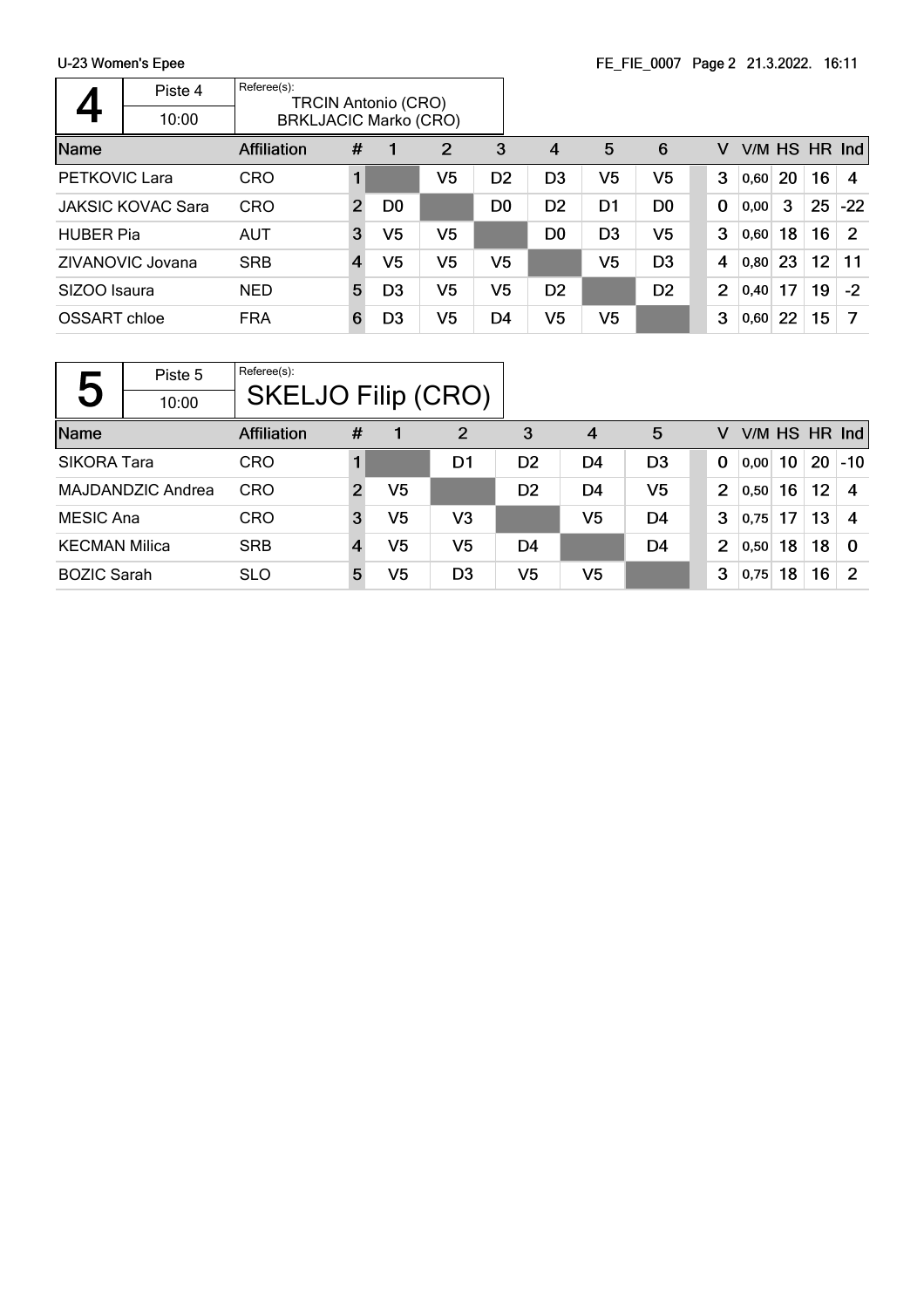### Seeding for Round #2 - DE

| Tournament:          | Blue epee cup - U23 Zagreb |
|----------------------|----------------------------|
| Date:                | 19. ožujka 2022. - 10:00   |
| <b>FIE Document:</b> | FE FIE 0008                |

| Seed            | Name                        | Country    | IV             | V/M  | <b>HS</b>       | <b>HR</b>       | Ind          | <b>Notes</b> |
|-----------------|-----------------------------|------------|----------------|------|-----------------|-----------------|--------------|--------------|
| 1               | <b>GRIJAK Jana</b>          | <b>SRB</b> | 5              | 1,00 | 25              | 10              | $+15$        | Advanced     |
| $\overline{2}$  | ZIVANOVIC Jovana            | <b>SRB</b> | 4              | 0.80 | 23              | $\overline{12}$ | $+11$        | Advanced     |
| $\overline{3}$  | LEGAC Gloria-Dahlia         | <b>AUT</b> | $\overline{4}$ | 0,80 | 24              | $\overline{15}$ | $+9$         | Advanced     |
| $\overline{4}$  | <b>GRIJAK Marta</b>         | <b>SRB</b> | 4              | 0,80 | 22              | $\overline{13}$ | $+9$         | Advanced     |
| $\overline{5}$  | <b>DELLA CIOPPA Sara</b>    | <b>ITA</b> | 4              | 0,80 | 23              | $\overline{15}$ | $+8$         | Advanced     |
| $\overline{6}$  | <b>SMITH TAYLOR Katrina</b> | <b>GBR</b> | 4              | 0.80 | $\overline{21}$ | $\overline{15}$ | $+6$         | Advanced     |
| 7               | <b>KNEZEVIC Katarina</b>    | <b>SRB</b> | 4              | 0,80 | 19              | 14              | $+5$         | Advanced     |
| $\overline{8}$  | <b>MESIC Ana</b>            | <b>CRO</b> | 3              | 0,75 | 17              | $\overline{13}$ | $+4$         | Advanced     |
| 9               | <b>BOZIC Sarah</b>          | <b>SLO</b> | 3              | 0,75 | $\overline{18}$ | $\overline{16}$ | $+2$         | Advanced     |
| 10              | OSSART chloe                | <b>FRA</b> | 3              | 0.60 | $\overline{22}$ | $\overline{15}$ | $+7$         | Advanced     |
| $\overline{11}$ | <b>PRAXMARER Leonore</b>    | <b>AUT</b> | 3              | 0,60 | 20              | $\overline{15}$ | $+5$         | Advanced     |
| $\overline{12}$ | PETKOVIC Lara               | <b>CRO</b> | 3              | 0,60 | 20              | 16              | $+4$         | Advanced     |
| $\overline{13}$ | <b>COSTEDOAT Jil</b>        | <b>FRA</b> | 3              | 0,60 | 22              | $\overline{19}$ | $+3$         | Advanced     |
| 14              | <b>JUKIC Paula</b>          | <b>CRO</b> | 3              | 0.60 | 19              | 16              | $+3$         | Advanced     |
| 15              | <b>HUBER Pia</b>            | <b>AUT</b> | 3              | 0,60 | $\overline{18}$ | $\overline{16}$ | $+2$         | Advanced     |
| 16              | MAJDANDZIC Andrea           | CRO        | 2              | 0,50 | $\overline{16}$ | $\overline{12}$ | $+4$         | Advanced     |
| $\overline{17}$ | <b>KECMAN Milica</b>        | <b>SRB</b> | $\overline{2}$ | 0,50 | $\overline{18}$ | $\overline{18}$ | $\mathbf{0}$ | Advanced     |
| $\overline{18}$ | <b>DELIC Lara</b>           | CRO        | $\overline{2}$ | 0,40 | 19              | 19              | $\mathbf 0$  | Advanced     |
| 19T             | <b>KUNA Jana</b>            | CRO        | $\overline{2}$ | 0,40 | $\overline{18}$ | 19              | $-1$         | Advanced     |
| 19T             | <b>HIOLLE Mahault</b>       | <b>FRA</b> | $\overline{2}$ | 0.40 | $\overline{18}$ | 19              | $-1$         | Advanced     |
| $\overline{21}$ | SIZOO Isaura                | <b>NED</b> | $\overline{2}$ | 0,40 | 17              | 19              | $-2$         | Advanced     |
| 22              | <b>KLEVA Noel</b>           | <b>SLO</b> | $\overline{2}$ | 0,40 | 15              | 20              | -5           | Advanced     |
| $\overline{23}$ | <b>MIKELIC Lara</b>         | CRO        |                | 0,20 | 17              | $\overline{21}$ | $-4$         | Advanced     |
| $\overline{24}$ | LUSIC Helena                | CRO        |                | 0,20 | $\overline{16}$ | 23              | $-7$         | Eliminated   |
| 25              | <b>BANOVIC</b> Iva          | CRO        |                | 0,20 | $\overline{11}$ | $\overline{23}$ | $-12$        | Eliminated   |
| 26              | <b>SIKORA Tara</b>          | CRO        | 10             | 0,00 | 10              | $\overline{20}$ | $-10$        | Eliminated   |
| 27              | <b>GYURKO Anna</b>          | <b>AUT</b> | 0              | 0,00 | $\overline{13}$ | $\overline{25}$ | $-12$        | Eliminated   |
| 28              | <b>SMILCIC ZIGIC Laura</b>  | <b>CRO</b> | 10             | 0,00 | 4               | 25              | $-21$        | Eliminated   |
| 29              | JAKSIC KOVAC Sara           | CRO        | $\overline{0}$ | 0.00 | 3               | $\overline{25}$ | $-22$        | Eliminated   |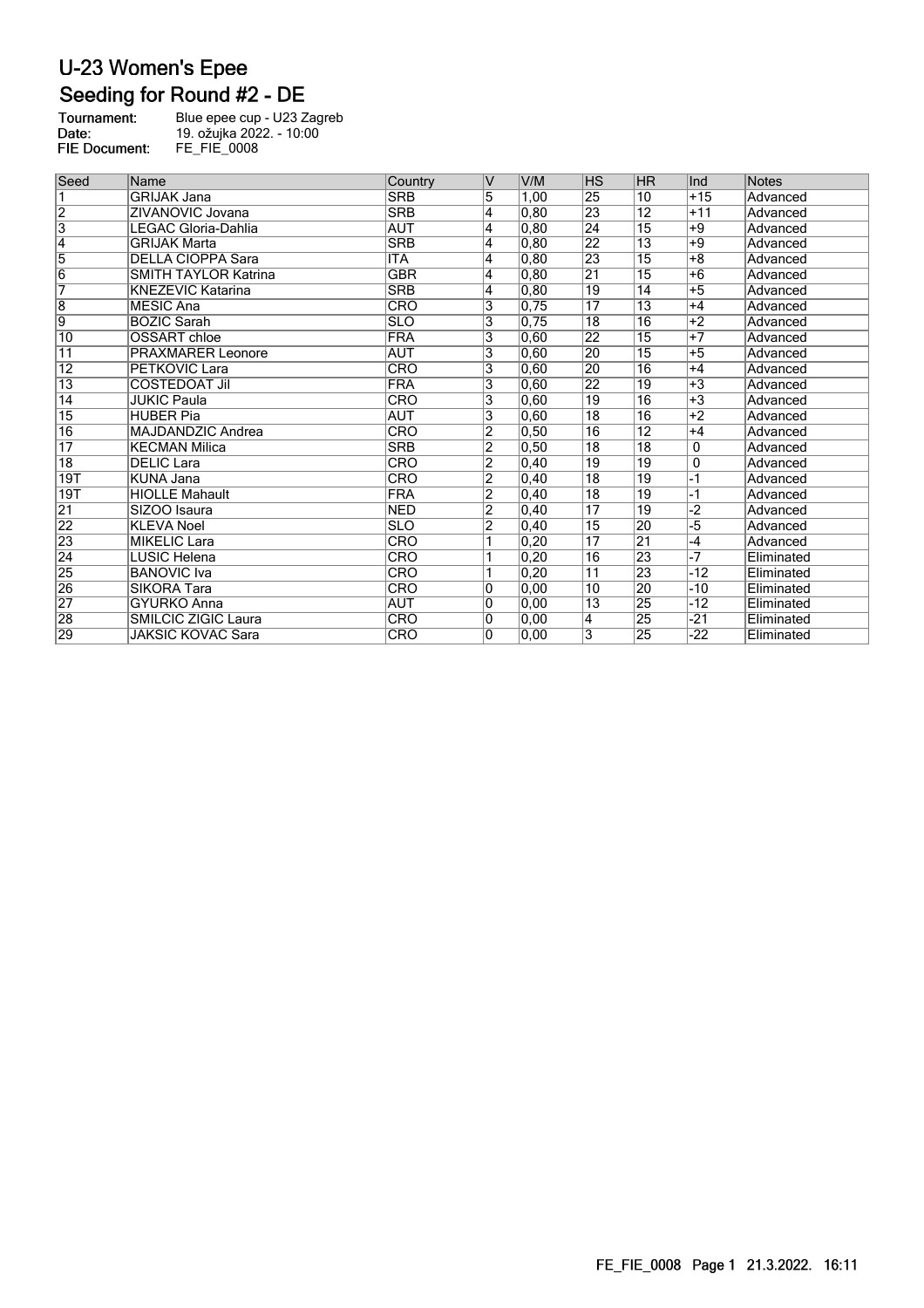#### U-23 Women's Epee - Round #2 - DE (Table of 32)

| Table of 32                                               | Table of 16                                   | Table of 8                                     | Semi-Finals                          | Finals                              |
|-----------------------------------------------------------|-----------------------------------------------|------------------------------------------------|--------------------------------------|-------------------------------------|
| (1) GRIJAK Jana<br><b>SRB</b>                             |                                               |                                                |                                      |                                     |
| $\mathbf{1}$<br><u>(32) -BYE-</u>                         | (1) GRIJAK Jana                               |                                                |                                      |                                     |
|                                                           | $\mathbf{1}$                                  | (1) KECMAN Milica<br>$15 - 13$                 |                                      |                                     |
| (17) KECMAN Milica<br><b>SRB</b>                          | (16) KECMAN Milica                            | Ref: FIJOLIC Vedran (CRO)                      |                                      |                                     |
| $\overline{c}$<br>(16) MAJDANDZIC Andrea                  | $15 - 9$<br>Ref: BRKLJACIC Marko (CRO)        |                                                |                                      |                                     |
| CRO<br>(9) BOZIC Sarah                                    |                                               |                                                | (1) KECMAN Milica<br>15 - 7          |                                     |
| <b>SLO</b><br>3                                           | (9) BOZIC Sarah                               |                                                | Ref: BOROSAK Mirna (CRO)             |                                     |
| (24) -BYE-                                                |                                               |                                                |                                      |                                     |
| <u>(25) -BYE-</u>                                         |                                               | $2\sqrt{\frac{(8) \text{ MESIC Ana}}{15 - 6}}$ |                                      |                                     |
| $\overline{\mathbf{4}}$                                   | (8) MESIC Ana                                 | Ref: TRCIN Antonio (CRO)                       |                                      |                                     |
| (8) MESIC Ana<br>CRO                                      |                                               |                                                |                                      | (1) DELLA CIOPPA Sara               |
| (5) DELLA CIOPPA Sara<br><b>ITA</b>                       |                                               |                                                |                                      | $15 - 14$<br>Ref: LIMOV Darko (CRO) |
| (28) -BYE-                                                | 5 (5) DELLA CIOPPA Sara                       |                                                |                                      |                                     |
|                                                           | 3                                             | (5) DELLA CIOPPA Sara<br>$15 - 9$              |                                      |                                     |
| (21) SIZOO Isaura<br><b>NED</b>                           | (12) SIZOO Isaura                             | Ref: BRKLJACIC Marko (CRO)                     |                                      |                                     |
| 6<br><u>(12) PETKOVIC Lara</u>                            | 15 - 14<br>Ref: TRCIN Antonio (CRO)           |                                                |                                      |                                     |
| CRO                                                       |                                               |                                                | 2 (4) DELLA CIOPPA Sara<br>$15 - 10$ |                                     |
| <u>(13) COSTEDOAT Jil</u><br><b>FRA</b><br>$\overline{7}$ | (13) COSTEDOAT Jil                            |                                                | Ref: BRKLJACIC Marko (CRO)           |                                     |
| <u>(20) KUNA Jana</u><br>CRO                              | $15 - 5$<br>Ref: FIJOLIC Vedran (CRO)         |                                                |                                      |                                     |
| (29) -BYE-                                                |                                               | (4) GRIJAK Marta                               |                                      |                                     |
| 8                                                         | (4) GRIJAK Marta                              | Ref: ZMAIC Martina (CRO)                       |                                      |                                     |
| (4) GRIJAK Marta<br><b>SRB</b>                            |                                               |                                                |                                      |                                     |
| (3) LEGAC Gloria-Dahlia<br>AUT                            |                                               |                                                |                                      |                                     |
| <u>(30) -BYE-</u>                                         | 9 (3) LEGAC Gloria-Dahlia                     |                                                |                                      |                                     |
|                                                           | $\mathbf 5$                                   | <u>(3) JUKIC Paula</u><br>15 - 10              |                                      |                                     |
| (19) HIOLLE Mahault<br><b>FRA</b>                         | (14) JUKIC Paula                              | Ref: BOROSAK Mirna (CRO)                       |                                      |                                     |
| 10<br>(14) JUKIC Paula                                    | Opponent withdrew<br>Ref: BOROSAK Mirna (CRO) |                                                |                                      |                                     |
| CRO<br>(11) PRAXMARER Leonore                             |                                               |                                                | 3 (3) PRAXMARER Leonore<br>$15 - 12$ |                                     |
| <b>AUT</b><br>11                                          | (11) PRAXMARER Leonore                        |                                                | Ref: ZMAIC Martina (CRO)             |                                     |
| (22) KLEVA Noel<br><b>SLO</b>                             | 13 - 11<br>Ref: SKELJO Filip (CRO)            | (6) PRAXMARER Leonore                          |                                      |                                     |
| (27) -BYE-                                                | 6                                             | $15 - 14$<br>Ref: LI Leo (CRO)                 |                                      |                                     |
| 12<br>(6) SMITH TAYLOR Katrina                            | (6) SMITH TAYLOR Katrina                      |                                                |                                      |                                     |
| GBR                                                       |                                               |                                                |                                      | 2 (2) ZIVANOVIC Jovana              |
| (7) KNEZEVIC Katarina<br>SRB                              |                                               |                                                |                                      | Ref: SKELJO Filip (CRO)             |
| 13<br><u>(26) -BYE-</u>                                   | 7) KNEZEVIC Katarina                          |                                                |                                      |                                     |
|                                                           |                                               | (7) KNEZEVIC Katarina<br>$15 - 12$             |                                      |                                     |
| (23) MIKELIC Lara<br>CRO<br>14                            | (10) OSSART chloe                             | Ref: SKELJO Filip (CRO)                        |                                      |                                     |
| (10) OSSART chloe<br><b>FRA</b>                           | $15 - 13$<br>Ref: LIMOV Darko (CRO)           |                                                |                                      |                                     |
| (15) HUBER Pia                                            |                                               |                                                | (2) ZIVANOVIC Jovana<br>15 - 12      |                                     |
| AUT<br>15                                                 | (15) HUBER Pia<br>$15 - 13$                   |                                                | Ref: SKELJO Filip (CRO)              |                                     |
| (18) DELIC Lara<br>CRO                                    | Ref: LI Leo (CRO)                             | 8 (2) ZIVANOVIC Jovana                         |                                      |                                     |
| <u>(31) -BYE-</u>                                         |                                               | Ref: LIMOV Darko (CRO)                         |                                      |                                     |
| 16<br>(2) ZIVANOVIC Jovana<br><b>SRB</b>                  | (2) ZIVANOVIC Jovana                          |                                                |                                      |                                     |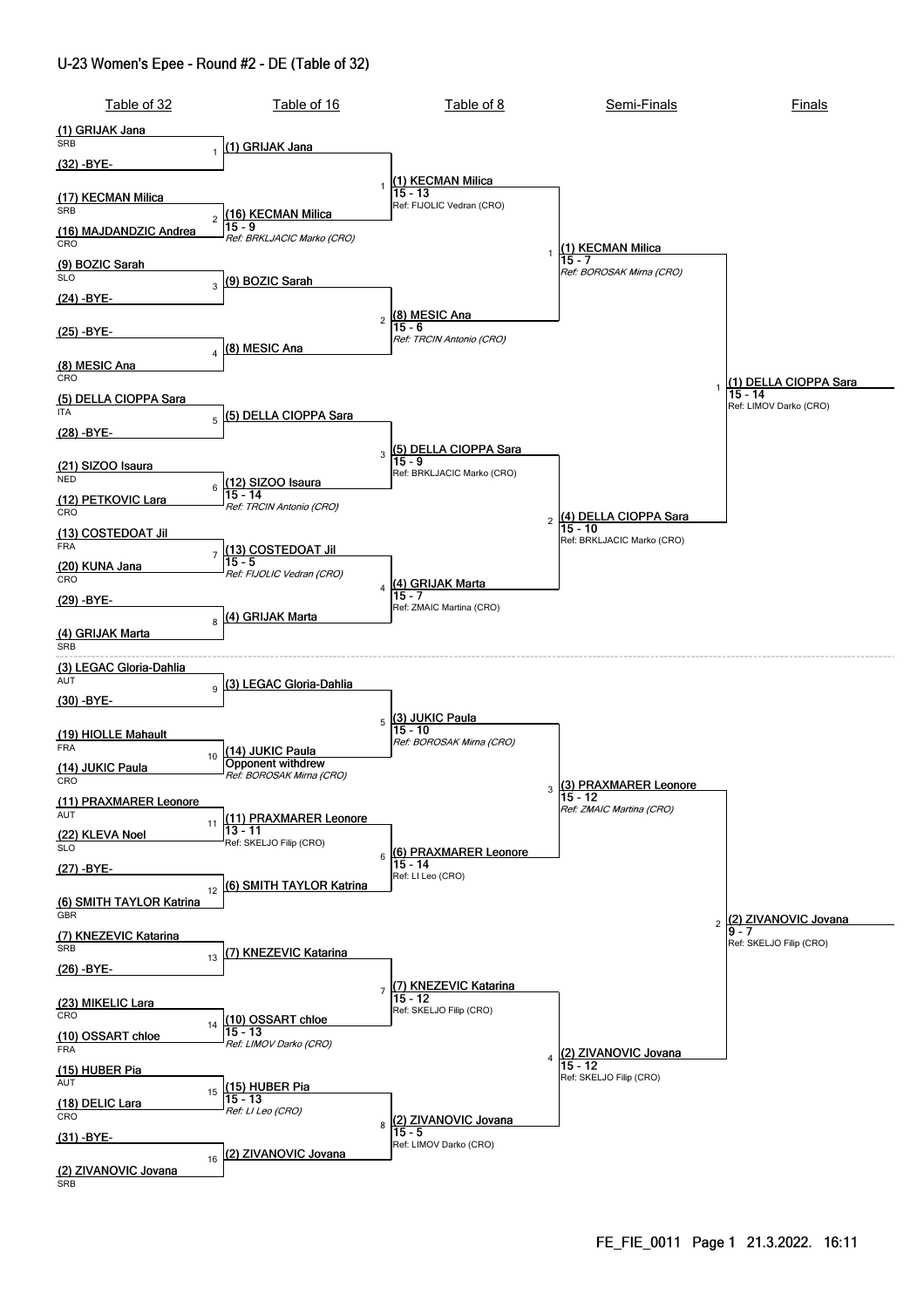#### U-23 Women's Epee - Round #2 - DE (Table of 8)

| Table of 8                               | Semi-Finals                                           | Finals                            |                                                                    |
|------------------------------------------|-------------------------------------------------------|-----------------------------------|--------------------------------------------------------------------|
| (1) KECMAN Milica<br><b>SRB</b>          | (1) KECMAN Milica<br>$15 - 7$                         |                                   |                                                                    |
| (8) MESIC Ana<br>CRO                     | Ref: BOROSAK Mirna (CRO)                              | (1) DELLA CIOPPA Sara             |                                                                    |
| (5) DELLA CIOPPA Sara<br><b>ITA</b>      | (4) DELLA CIOPPA Sara                                 | 15 - 14<br>Ref: LIMOV Darko (CRO) |                                                                    |
| <b>GRIJAK Marta</b><br>(4)<br><b>SRB</b> | $15 - 10$<br>Ref: BRKLJACIC Marko (CRO)               |                                   | '1) DELLA CIOPPA Sara                                              |
| (3) JUKIC Paula<br>CRO                   | (3) PRAXMARER Leonore                                 |                                   | $15 - 7$<br>Ref: BOROSAK Mirna (CRO)<br>Assist: SKELJO Filip (CRO) |
| (6) PRAXMARER Leonore<br><b>AUT</b>      | 15 - 12<br>Ref: ZMAIC Martina (CRO)<br>$\overline{a}$ | ZIVANOVIC Jovana                  | Assist: LIMOV Darko (CRO)                                          |
| <b>KNEZEVIC Katarina</b><br><b>SRB</b>   | (2) ZIVANOVIC Jovana                                  | 9 - 7<br>Ref: SKELJO Filip (CRO)  |                                                                    |
| (2) ZIVANOVIC Jovana<br><b>SRB</b>       | $15 - 12$<br>Ref: SKELJO Filip (CRO)                  |                                   |                                                                    |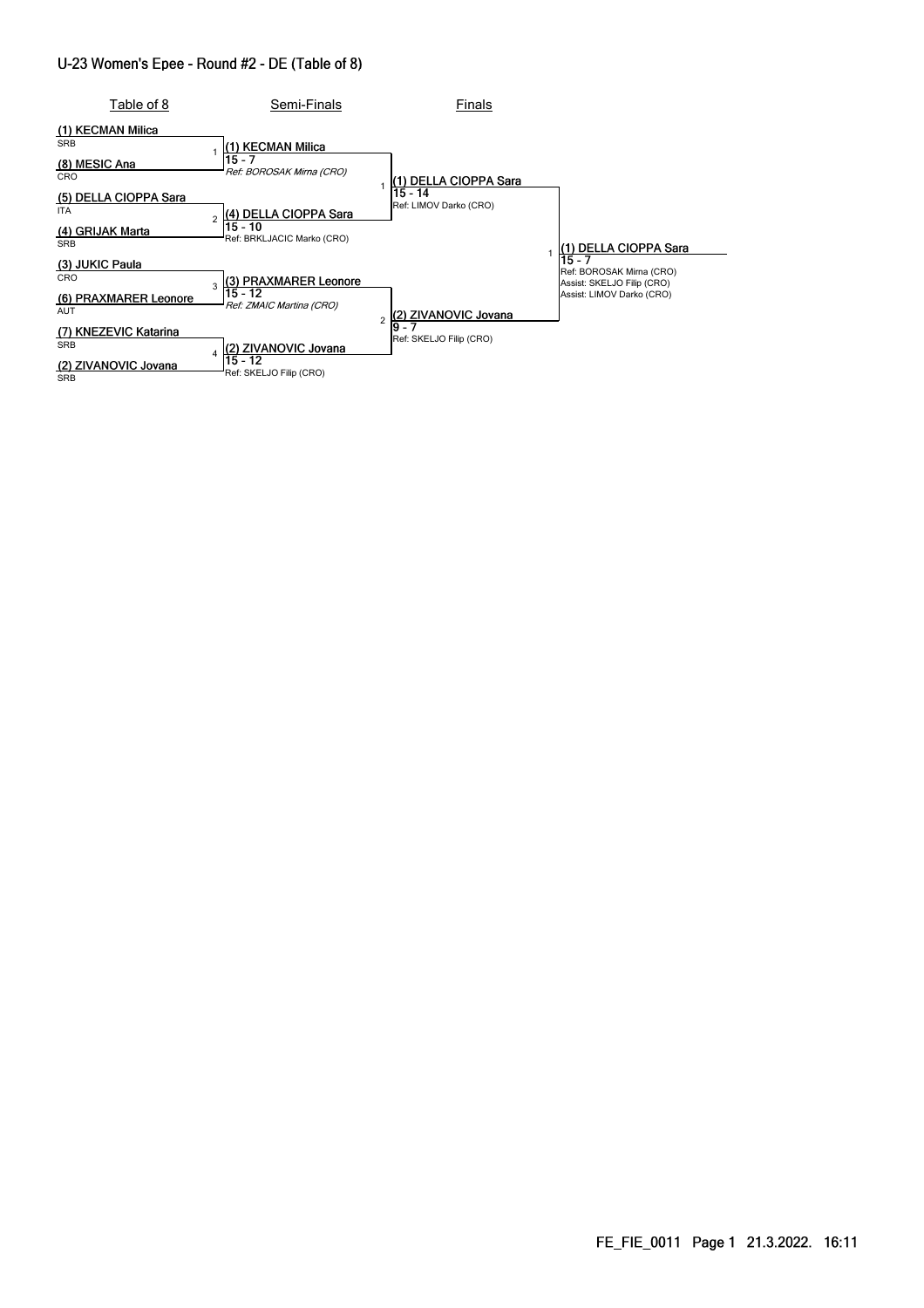## **Final Ranking**

| Tournament:          | Blue epee cup - U23 Zagreb |
|----------------------|----------------------------|
| Date:                | 19. ožujka 2022. - 10:00   |
| <b>FIE Document:</b> | FE FIE 0012                |

| Place           | Name                        | Country    | <b>Birthdate</b> |
|-----------------|-----------------------------|------------|------------------|
| 1               | <b>DELLA CIOPPA Sara</b>    | IITA       | 23.6.2003.       |
| $\overline{2}$  | ZIVANOVIC Jovana            | <b>SRB</b> | 14.8.1998.       |
| 3T              | <b>PRAXMARER Leonore</b>    | <b>AUT</b> | 24.1.2003.       |
| $\overline{3T}$ | <b>KECMAN Milica</b>        | <b>SRB</b> | 9.10.2002.       |
| $\frac{5}{6}$   | <b>GRIJAK Marta</b>         | <b>SRB</b> | 7.10.2000.       |
|                 | <b>KNEZEVIC Katarina</b>    | <b>SRB</b> | 4.9.1994.        |
| 7               | <b>MESIC Ana</b>            | <b>CRO</b> | 28.4.1998.       |
| $\overline{8}$  | <b>JUKIC Paula</b>          | <b>CRO</b> | 17.7.1998.       |
| 9               | <b>GRIJAK Jana</b>          | <b>SRB</b> | 18.2.1999.       |
| $\overline{10}$ | LEGAC Gloria-Dahlia         | <b>AUT</b> | 25.9.2003.       |
| $\overline{11}$ | <b>SMITH TAYLOR Katrina</b> | <b>GBR</b> | 23.4.1991.       |
| $\overline{12}$ | <b>BOZIC Sarah</b>          | <b>SLO</b> | 16.1.2006.       |
| $\overline{13}$ | <b>OSSART</b> chloe         | FRA        | 14.11.2003.      |
| $\overline{14}$ | <b>COSTEDOAT Jil</b>        | FRA        | 21.5.2003.       |
| $\overline{15}$ | <b>HUBER Pia</b>            | <b>AUT</b> | 8.10.2003.       |
| 16              | SIZOO Isaura                | <b>NED</b> | 2.10.1998.       |
| $\overline{17}$ | PETKOVIC Lara               | <b>CRO</b> | 27.11.1997.      |
| $\overline{18}$ | MAJDANDZIC Andrea           | <b>CRO</b> | 13.8.2000.       |
| $ 19\rangle$    | <b>DELIC Lara</b>           | <b>CRO</b> | 28.1.2003.       |
| 20T             | <b>KUNA Jana</b>            | <b>CRO</b> | 1.1.2000.        |
| 20T             | <b>HIOLLE Mahault</b>       | <b>FRA</b> | 3.11.2003.       |
| $\overline{22}$ | <b>KLEVA Noel</b>           | <b>SLO</b> | 1.1.2005.        |
| $\overline{23}$ | <b>MIKELIC Lara</b>         | CRO        | 5.2.2006.        |
| $\overline{24}$ | <b>LUSIC Helena</b>         | <b>CRO</b> | 30.4.2001.       |
| $\overline{25}$ | <b>BANOVIC</b> Iva          | <b>CRO</b> | 15.5.2002.       |
| $\overline{26}$ | <b>SIKORA Tara</b>          | CRO        | 1.1.2007.        |
| $\overline{27}$ | <b>GYURKO Anna</b>          | <b>AUT</b> | 8.4.2001.        |
| 28              | SMILCIC ZIGIC Laura         | <b>CRO</b> | 9.8.2005.        |
| 29              | JAKSIC KOVAC Sara           | <b>CRO</b> | 7.7.2005.        |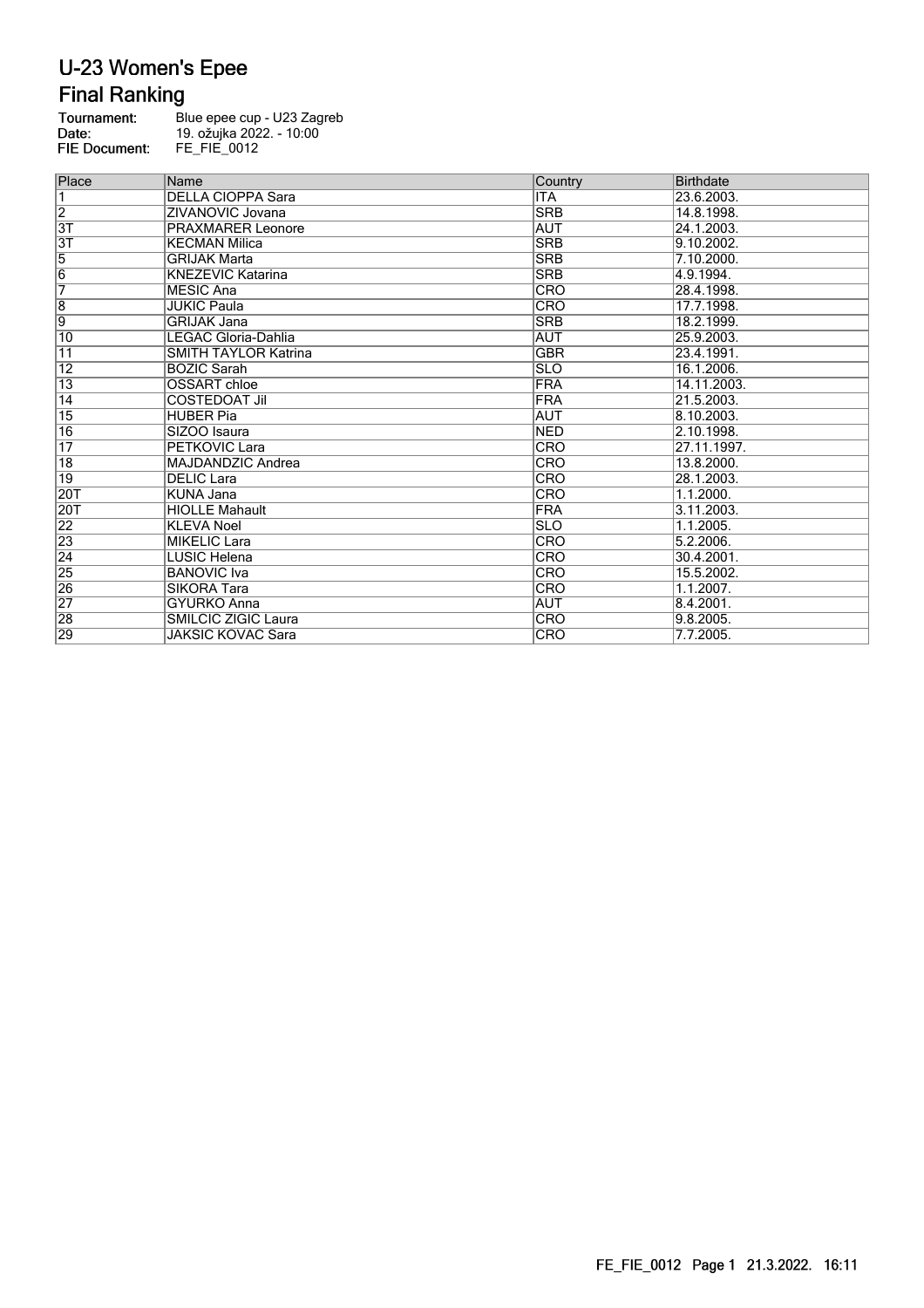### U-23 Women's Epee Referee Activity Report for U-23 Women's Epee

Tournament: Blue epee cup - U23 Zagreb 19. ožujka 2022. - 10:00Date: FIE Document: FE\_FIE\_0017

| Country    | Rating | Poule                                                                                                   | Table of 32         | Table of 16 | Table of 8    | Finals                        |
|------------|--------|---------------------------------------------------------------------------------------------------------|---------------------|-------------|---------------|-------------------------------|
| 'CRO       |        | ็Ref: 1                                                                                                 | IRef: 1             | Ref: 1      | <b>Ref: 1</b> | IRef: 1                       |
| 'CRO       |        |                                                                                                         | ∣Ref: 1             | Ref: 1      | Ref: 1        |                               |
| <b>CRO</b> |        | Ref: 1                                                                                                  | ∣Ref: 1             | Ref: 1      |               |                               |
| <b>CRO</b> |        | Ref: 1                                                                                                  | Ref: 1              | Ref: 1      |               |                               |
| <b>CRO</b> |        | ੈRef: 1                                                                                                 | Ref: 1              | Ref: 1      |               | Assist: 1                     |
| `CRO       |        | Ref: 1                                                                                                  | Ref: 1              | Ref: 1      | Ref: 1        | Assist: 1                     |
| <b>CRO</b> |        | Ref: 1                                                                                                  | ∣Ref: 1             | Ref: 1      |               |                               |
| <b>CRO</b> |        | 'Ref: ∶                                                                                                 |                     | Ref: ˈ      | Ref: 1        |                               |
|            |        | Member#<br>00747880<br>00835975<br>00698626<br>00835976<br>00734304<br>00743040<br>00856877<br>00742765 | <sup>เ</sup> Ref: เ |             |               | Semi-Finals<br>IRef.<br> Ref: |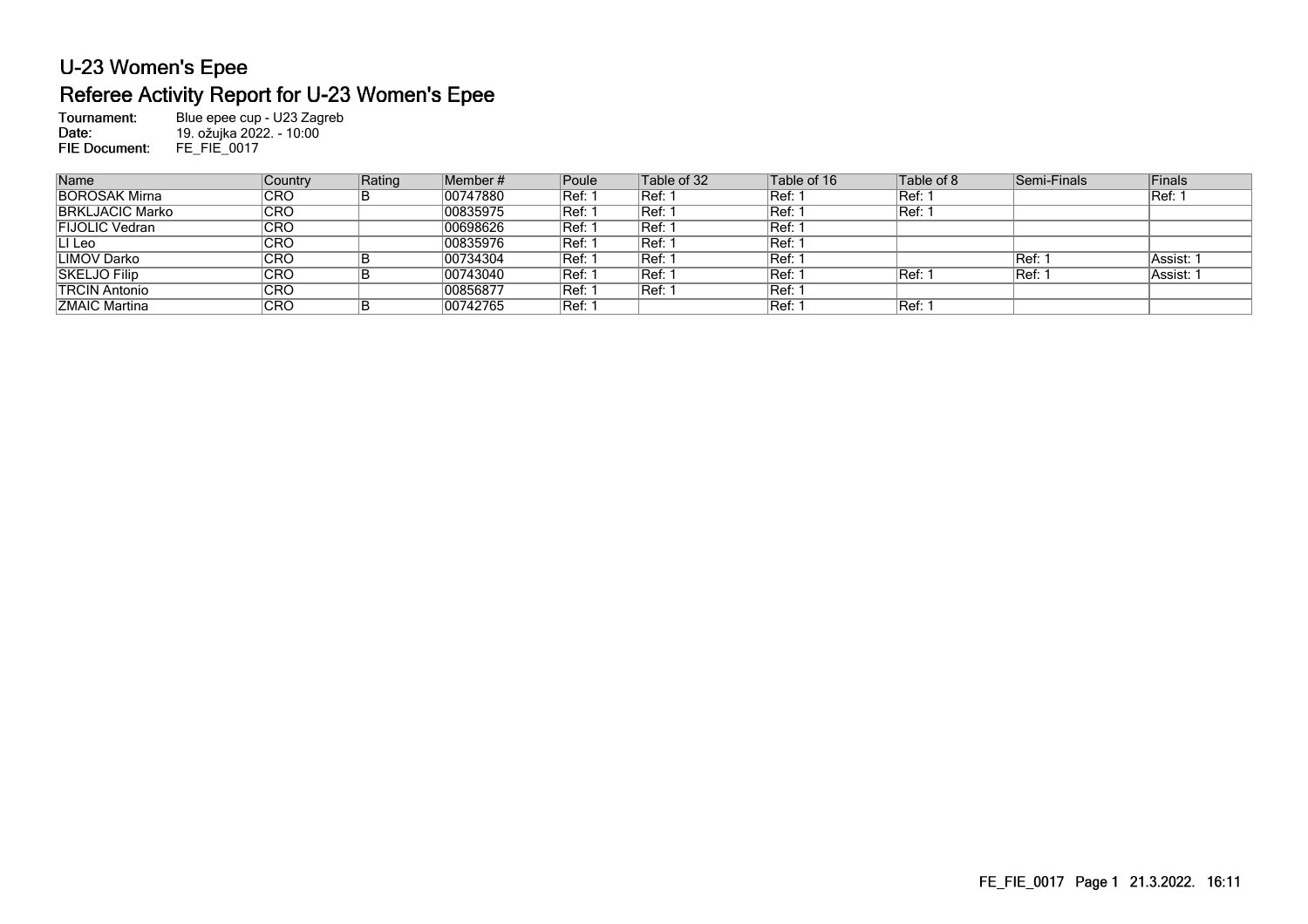### U-23 Men's Epee **Competitor List**

Tournament: Blue epee cup - U23 Zagreb Date: 20. ožujka 2022. - 10:00

# Name Rank Birthdate Rank Birthdate Rank Birthdate Rank Birthdate 1 SCHUHMANN Jan AUT 29 5.7.2001. VERWAAL Crijn 3 ATANASOV Marin BUL 22.11.1999.<br>4 GALABOV Yordan BUL 25.11.2002.<br>5 RASHAIDA Rahim BUL BUL 25.7.2005. GALABOV Yordan 5 RASHAIDA Rahim BUL 25.7.2005.<br>6 STOYCHEV Radoslav BUL BUL 27.5.2003. 6 STOYCHEV Radoslav BUL 27. BOGOVIC Maurizio BUL 27. BOGOVIC Maurizio 7 BOGOVIC Maurizio CRO 20.10.1994. 8 CUBRIC Marko CRO 16.2.2006. **FILIPCIC Roko** 10 GRIZELJ Marko CRO 1.1.2003. 11 HORVAT Filip CRO 1.1.1995. 12 KURTOVIC Matej CRO 8.2.2006. 13 MARKOTA Vedran CRO 1.1.2001. 14 MIKODANIC Ivan CRO 8.8.2003. 15 SIMUNKOVIC Marko CRO CRO 1.9.2005.<br>16 SINOVCIC Fran CRO CRO 1.3.2005. 16 SINOVCIC Fran CRO 1.3.2005. 17 SOLA Jakov CRO 15 28.4.1999. 18 SOUREK Karlo CRO CRO 7.5.2005.<br>19 CORTES Aaron ESP 216 19.3.2001 19 CORTES Aaron ESP 216<br>20 DE HARO Leo ESP ESP 216 20 DE HARO Leo ESP 28.9.2004.<br>
21 FERNANDEZ JIMENO Emilio ESP 194 5.1.2001.<br>
22 MAHAMUD Gonzalo ESP 101 24.6.2001. 21 FERNANDEZ JIMENO Emilio and the series of the series of the series of the series of the series of the series of the series of the series of the series of the series of the series of the series of the series of the serie **MAHAMUD Gonzalo** 23 MATEOS GARCIA Marco ESP 308 3.6.2001.<br>24 GOWEN James 2002. 24 GOWEN James GBR<br>
25 MASCHERONI Alessandro ITA 154<br>
26 MOROTTI Leonardo ITA 154<br>
27 PATRONE Alex ITA ITA 25 MASCHERONI Alessandro ITA 154 24.1.2000. 26 MOROTTI Leonardo ITA 18.10.2004. 27 PATRONE Alex<br>28 BALER Bernard er by the second term of the second term of the second second second second second second second second second second second second second second second second second second second second second second second second second 29 BOZIC Brin SLO SLO SLO 6.12.2005. 30 GOLOB Lan SLO 83 1.1.2002. **KRAJLAH Luka** 32 SOBOCAN Rok SLO 13.11.1971.<br>33 STEBLAJ Dominik SLO 28.4.2000. 33 STEBLAJ Dominik SLO 28.4.2000.<br>34 DJUROVIC Milos SRB 25.6.2004. **34 DJUROVIC Milos 25.6.2004.** SRB 25.6.2004.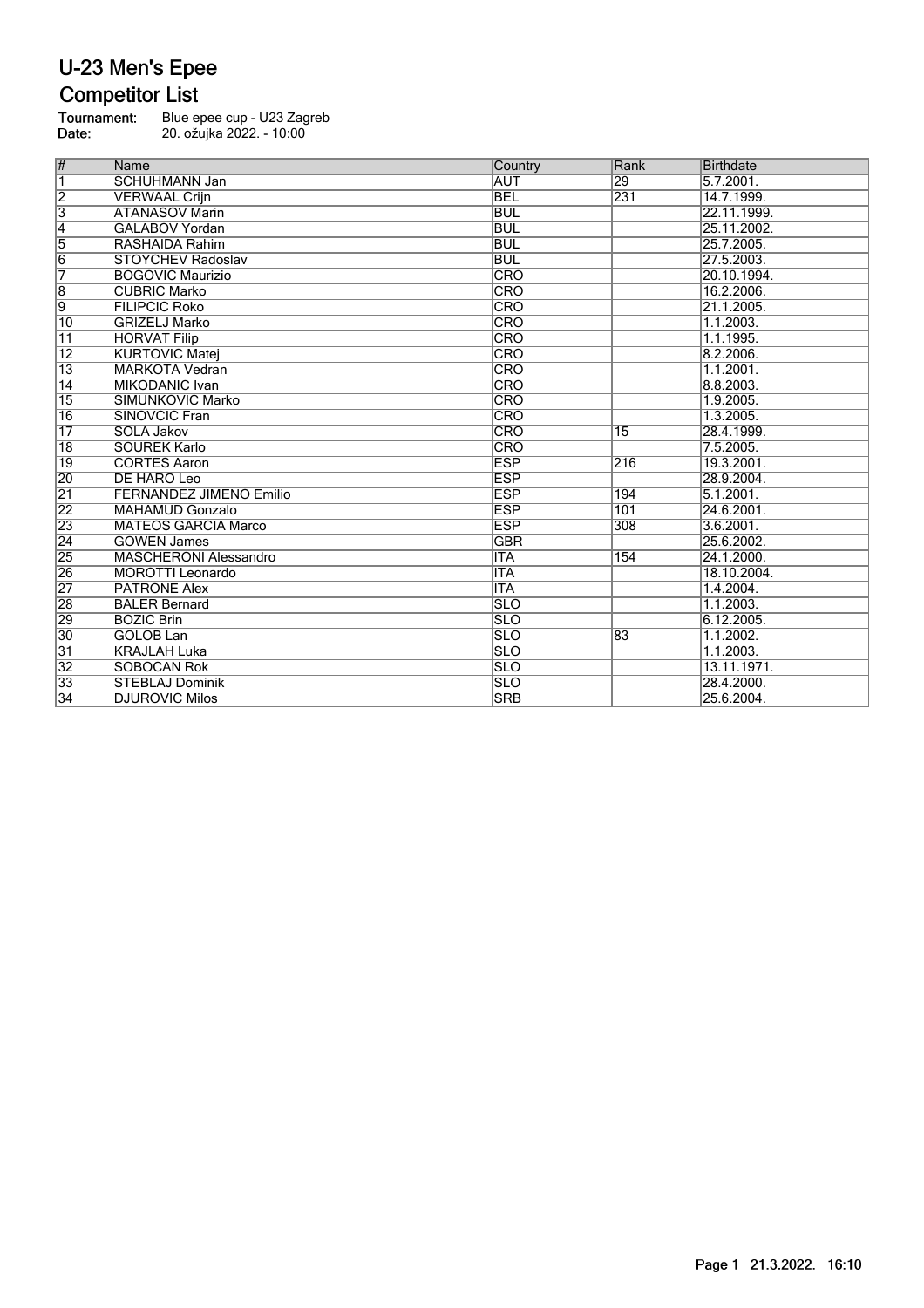|                                                                                                                   | Blue epee cup - U23 Zagreb                         |  |  |  |  |  |  |  |  |
|-------------------------------------------------------------------------------------------------------------------|----------------------------------------------------|--|--|--|--|--|--|--|--|
|                                                                                                                   | Zagreb                                             |  |  |  |  |  |  |  |  |
| 20. ožujka 2022.                                                                                                  |                                                    |  |  |  |  |  |  |  |  |
|                                                                                                                   | U-23 Men's Epee                                    |  |  |  |  |  |  |  |  |
|                                                                                                                   | Total # of poules: 5<br>Total # of competitors: 34 |  |  |  |  |  |  |  |  |
| 5 poules<br>Round 1<br>1 poule of 6 and 4 poules of 7<br>27 (79,41% of 34) competitors promoted to the next round |                                                    |  |  |  |  |  |  |  |  |
| Round 2<br>Incomplete DE table of 32 fenced through the finals, no fence-off for third                            |                                                    |  |  |  |  |  |  |  |  |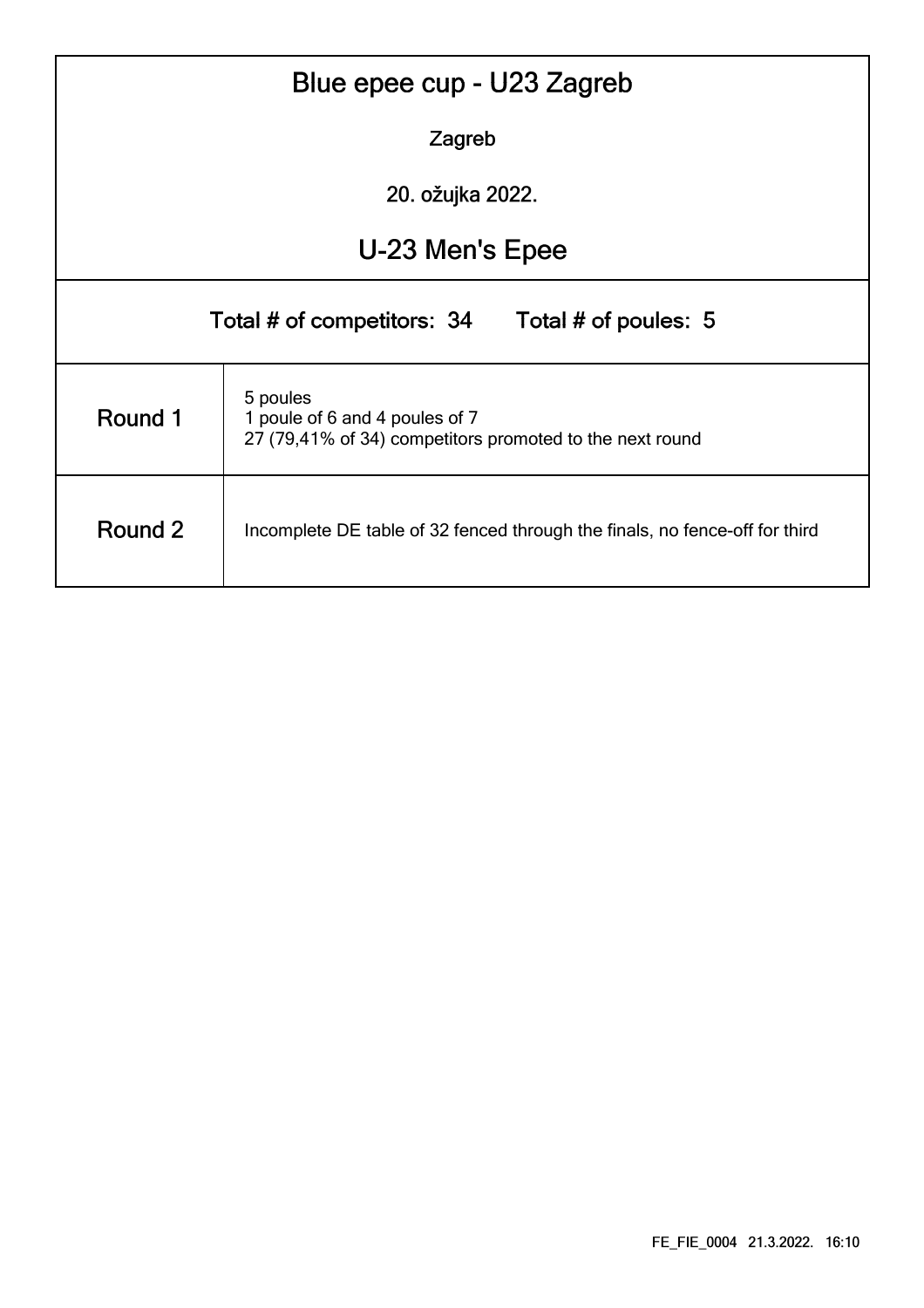## Seeding for Round #1 - Poule

| Tournament:          | Blue epee cup - U23 Zagreb |
|----------------------|----------------------------|
| Date:                | 20. ožujka 2022. - 10:00   |
| <b>FIE Document:</b> | FE FIE 0001.2              |

| Seed                    | Name                           | Country    | Rank            | <b>Notes</b> |
|-------------------------|--------------------------------|------------|-----------------|--------------|
| $\overline{\mathbf{1}}$ | <b>SOLA Jakov</b>              | <b>CRO</b> | $\overline{15}$ |              |
| $\overline{2}$          | <b>SCHUHMANN Jan</b>           | <b>AUT</b> | 29              |              |
| $\overline{3}$          | <b>GOLOB Lan</b>               | <b>SLO</b> | 83              |              |
| $\overline{4}$          | <b>MAHAMUD Gonzalo</b>         | <b>ESP</b> | 101             |              |
| $\overline{5}$          | <b>MASCHERONI Alessandro</b>   | ITA        | 154             |              |
| $\overline{6}$          | <b>FERNANDEZ JIMENO Emilio</b> | <b>ESP</b> | 194             |              |
| 7                       | <b>CORTES Aaron</b>            | <b>ESP</b> | 216             |              |
| $\overline{\mathbf{8}}$ | <b>VERWAAL Crijn</b>           | <b>BEL</b> | 231             |              |
| 9                       | <b>MATEOS GARCIA Marco</b>     | <b>ESP</b> | 308             |              |
| $\overline{10}$         | <b>STOYCHEV Radoslav</b>       | <b>BUL</b> |                 |              |
| $\overline{11}$         | <b>SOUREK Karlo</b>            | CRO        |                 |              |
| 12                      | <b>ATANASOV Marin</b>          | <b>BUL</b> |                 |              |
| $\overline{13}$         | <b>CUBRIC Marko</b>            | CRO        |                 |              |
| $\overline{14}$         | <b>SINOVCIC Fran</b>           | CRO        |                 |              |
| 15                      | <b>GRIZELJ Marko</b>           | <b>CRO</b> |                 |              |
| $\overline{16}$         | <b>KURTOVIC Matej</b>          | <b>CRO</b> |                 |              |
| $\overline{17}$         | <b>DJUROVIC Milos</b>          | <b>SRB</b> |                 |              |
| 18                      | <b>HORVAT Filip</b>            | <b>CRO</b> |                 |              |
| $\overline{19}$         | <b>PATRONE Alex</b>            | <b>ITA</b> |                 |              |
| 20                      | <b>DE HARO Leo</b>             | <b>ESP</b> |                 |              |
| $\overline{21}$         | <b>BOZIC Brin</b>              | <b>SLO</b> |                 |              |
| 22                      | <b>GALABOV Yordan</b>          | <b>BUL</b> |                 |              |
| $\overline{23}$         | <b>SOBOCAN Rok</b>             | <b>SLO</b> |                 |              |
| $\overline{24}$         | <b>STEBLAJ Dominik</b>         | <b>SLO</b> |                 |              |
| 25                      | <b>MIKODANIC Ivan</b>          | CRO        |                 |              |
| 26                      | SIMUNKOVIC Marko               | <b>CRO</b> |                 |              |
| $\overline{27}$         | <b>BALER Bernard</b>           | <b>SLO</b> |                 |              |
| 28                      | <b>BOGOVIC Maurizio</b>        | CRO        |                 |              |
| 29                      | <b>RASHAIDA Rahim</b>          | <b>BUL</b> |                 |              |
| 30                      | <b>GOWEN James</b>             | <b>GBR</b> |                 |              |
| $\overline{31}$         | <b>KRAJLAH Luka</b>            | <b>SLO</b> |                 |              |
| $\overline{32}$         | <b>FILIPCIC Roko</b>           | CRO        |                 |              |
| 33                      | <b>MARKOTA Vedran</b>          | CRO        |                 |              |
| 34                      | <b>MOROTTI Leonardo</b>        | <b>ITA</b> |                 |              |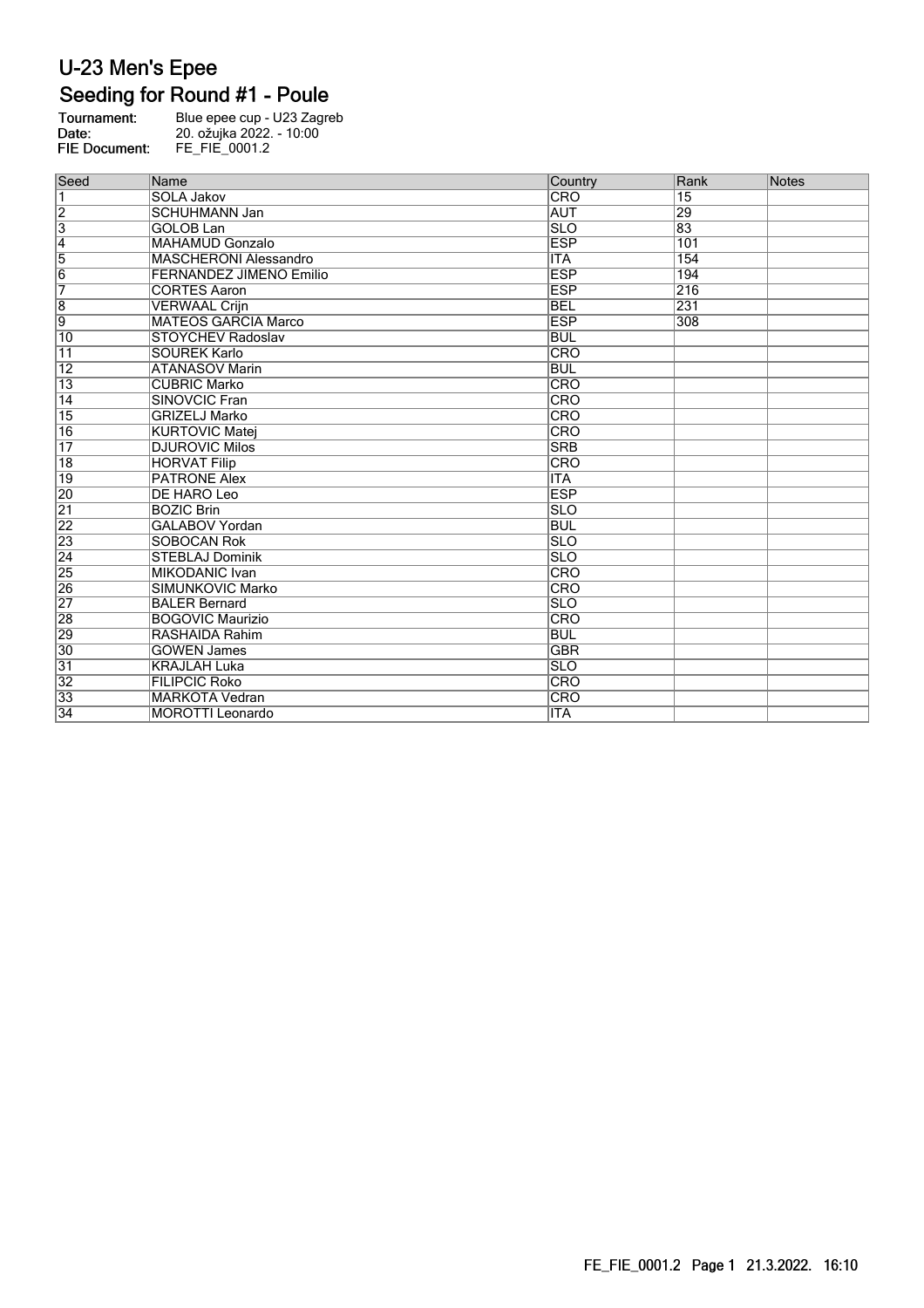**Round #1 Poule Results** 

Tournament: Blue epee cup - U23 Zagreb 20. ožujka 2022. - 10:00 Date: **FIE Document:** FE\_FIE\_0007

Referee(s): Piste 1 ×, BOROSAK Mirna (CRO) 10:00  $\overline{7}$ Name Affiliation  $#$  $\mathbf{1}$  $\overline{2}$ 3  $\overline{4}$ 5 6  $\mathsf{V}$ V/M HS HR Ind  $\mathbf{1}$ BOZIC Brin SLO D<sub>4</sub> D<sub>4</sub>  $V<sub>5</sub>$ D<sub>1</sub> D<sub>3</sub>  $V<sub>5</sub>$  $\overline{2}$  $|0,33|$  22 23  $-1$ SOUREK Karlo CRO  $\overline{2}$  $V<sub>5</sub>$  $V<sub>5</sub>$ D<sub>2</sub> D<sub>1</sub> D<sub>3</sub>  $V<sub>5</sub>$  $\overline{3}$  $|0,50|$  21 25  $-4$  $V<sub>5</sub>$ GOWEN James **GBR**  $\sqrt{3}$ D<sub>2</sub> D<sub>4</sub> D<sub>4</sub> D<sub>4</sub> D<sub>3</sub>  $\mathbf{1}$  $|0,17|22$ 29  $-7$  $V<sub>5</sub>$ KRAJLAH Luka SLO  $\overline{4}$  $D<sub>1</sub>$  $V<sub>5</sub>$  $V<sub>5</sub>$ D<sub>3</sub> D<sub>1</sub> 3  $|0,50|$  20 24  $-4$  $V<sub>5</sub>$  $V<sub>5</sub>$  $V<sub>5</sub>$ SOLA Jakov CRO 5  $V<sub>5</sub>$  $V<sub>5</sub>$ D<sub>3</sub>  $5\phantom{1}$  $|0,83|$  28 13 15 DE HARO Leo ESP  $6\phantom{1}6$  $V<sub>5</sub>$  $V<sub>5</sub>$  $V<sub>5</sub>$  $V<sub>5</sub>$ D1 D<sub>0</sub>  $\overline{\mathbf{4}}$  $0,67$  21 23  $-2$  $V<sub>5</sub>$ STOYCHEV Radoslav BUL  $\overline{7}$ D<sub>2</sub> D<sub>4</sub>  $V<sub>5</sub>$ D<sub>1</sub>  $V<sub>5</sub>$  $\overline{3}$  $0,50$  22 19 3

| $\mathbf{\Omega}$    | Piste 2                    | Referee(s):        |                |                |                |                |                |                |                |                |                |               |     |    |      |
|----------------------|----------------------------|--------------------|----------------|----------------|----------------|----------------|----------------|----------------|----------------|----------------|----------------|---------------|-----|----|------|
|                      | 10:00                      | JEZA Eva (SLO)     |                |                |                |                |                |                |                |                |                |               |     |    |      |
| Name                 |                            | <b>Affiliation</b> | #              |                | 2              | 3              | 4              | 5              | 6              | 7              | v              | V/M HS HR Ind |     |    |      |
|                      | <b>MARKOTA Vedran</b>      | <b>CRO</b>         | 1              |                | D <sub>3</sub> | D <sub>2</sub> | D <sub>2</sub> | D <sub>3</sub> | V <sub>5</sub> | V5             | $\overline{2}$ | 0,33          | 20  | 28 | -8   |
|                      | <b>ATANASOV Marin</b>      | <b>BUL</b>         | 2              | V <sub>5</sub> |                | D3             | V5             | D4             | V5             | D1             | 3              | 0,50          | -23 | 24 | $-1$ |
| <b>PATRONE Alex</b>  |                            | ITA                | 3              | V <sub>5</sub> | V5             |                | V <sub>5</sub> | D <sub>1</sub> | D <sub>2</sub> | V4             | 4              | 0,67          | 22  | 18 | 4    |
| <b>FILIPCIC Roko</b> |                            | <b>CRO</b>         | $\overline{4}$ | V5             | D <sub>2</sub> | D <sub>2</sub> |                | D <sub>0</sub> | V <sub>5</sub> | D <sub>0</sub> | $\overline{2}$ | 0,33          | 14  | 23 | -9   |
|                      | <b>SCHUHMANN Jan</b>       | <b>AUT</b>         | 5              | V5             | V5             | V5             | V5             |                | V5             | V5             | 6              | 1,00          | 30  | 12 | 18   |
| SOBOCAN Rok          |                            | <b>SLO</b>         | 6              | D4             | D <sub>4</sub> | V <sub>3</sub> | D <sub>1</sub> | D <sub>2</sub> |                | D <sub>4</sub> | 1              | 0,17          | 18  | 27 | -9   |
|                      | <b>MATEOS GARCIA Marco</b> | <b>ESP</b>         | 7              | D4             | V5             | D <sub>3</sub> | V5             | D <sub>2</sub> | V5             |                | 3              | 0,50          | 24  | 19 | 5    |

| 3                   | Piste 3<br>10:00        | Referee(s):        | DELIC Lara (CRO)<br><b>ZMAIC Martina (CRO)</b> |                |                |    |                |                |                |                |                |      |     |    |               |
|---------------------|-------------------------|--------------------|------------------------------------------------|----------------|----------------|----|----------------|----------------|----------------|----------------|----------------|------|-----|----|---------------|
| Name                |                         | <b>Affiliation</b> | #                                              |                | $\overline{2}$ | 3  | 4              | 5              | 6              | 7              | v              |      |     |    | V/M HS HR Ind |
| <b>CUBRIC Marko</b> |                         | <b>CRO</b>         |                                                |                | D <sub>2</sub> | V5 | V5             | D4             | V <sub>5</sub> | D <sub>1</sub> | 3              | 0,50 | 22  | 21 |               |
| <b>HORVAT Filip</b> |                         | <b>CRO</b>         | $\overline{2}$                                 | V5             |                | D1 | D <sub>3</sub> | D <sub>1</sub> | D <sub>2</sub> | D <sub>2</sub> |                | 0,17 | 14  | 27 | $-13$         |
|                     | <b>BOGOVIC Maurizio</b> | <b>CRO</b>         | 3                                              | D <sub>2</sub> | V5             |    | D <sub>1</sub> | V5             | D <sub>4</sub> | D <sub>2</sub> | $\overline{2}$ | 0,33 | 19  | 25 | $-6$          |
| <b>CORTES Aaron</b> |                         | <b>ESP</b>         | $\overline{4}$                                 | D4             | V5             | V5 |                | D1             | D <sub>3</sub> | D <sub>2</sub> | $\overline{2}$ | 0,33 | 20  | 24 | -4            |
|                     | <b>GALABOV Yordan</b>   | <b>BUL</b>         | 5                                              | V5             | V5             | D4 | V5             |                | D4             | D4             | 3              | 0,50 | 27  | 21 | 6             |
| <b>GOLOB</b> Lan    |                         | <b>SLO</b>         | 6                                              | D <sub>0</sub> | V5             | V5 | V5             | V5             |                | D <sub>1</sub> | 4              | 0,67 | -21 | 23 | $-2$          |
|                     | <b>MOROTTI Leonardo</b> | ITA                | 7                                              | V5             | V <sub>5</sub> | V5 | V5             | V5             | V5             |                | 6              | 1,00 | 30  | 12 | 18            |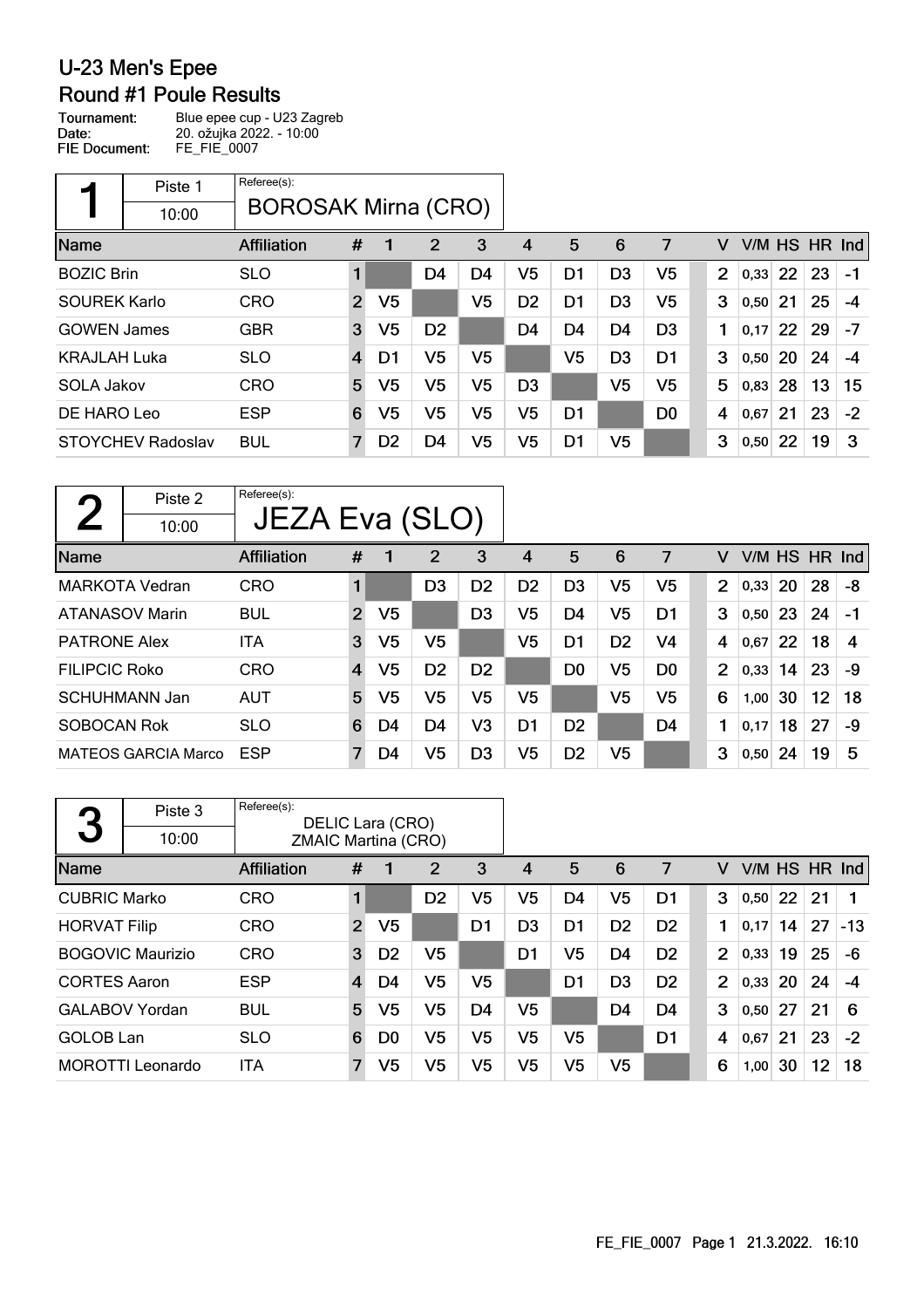|                       | Piste 4                | Referee(s):<br><b>TRCIN Antonio (CRO)</b> |                |    |                |                |                |                |                |                |   |      |     |     |            |
|-----------------------|------------------------|-------------------------------------------|----------------|----|----------------|----------------|----------------|----------------|----------------|----------------|---|------|-----|-----|------------|
|                       | 10:00                  | <b>BRKLJACIC Marko (CRO)</b>              |                |    |                |                |                |                |                |                |   |      |     |     |            |
| Name                  |                        | <b>Affiliation</b>                        | #              |    | 2              | 3              | 4              | 5              | 6              | 7              | v | V/M  | HS. | HR. | <b>Ind</b> |
| <b>SINOVCIC Fran</b>  |                        | <b>CRO</b>                                |                |    | D1             | D <sub>2</sub> | D <sub>2</sub> | D <sub>3</sub> | D <sub>1</sub> | V <sub>5</sub> |   | 0,17 | 14  | 29  | $-15$      |
| <b>VERWAAL Crijn</b>  |                        | <b>BEL</b>                                | $\overline{2}$ | V5 |                | D <sub>3</sub> | V5             | D1             | D4             | V <sub>5</sub> | 3 | 0,50 | 23  | 24  | -1         |
|                       | <b>RASHAIDA Rahim</b>  | <b>BUL</b>                                | 3              | V5 | V5             |                | V5             | D <sub>2</sub> | D <sub>4</sub> | V <sub>5</sub> | 4 | 0,67 | 26  | 19  | 7          |
|                       | SIMUNKOVIC Marko       | <b>CRO</b>                                | $\overline{4}$ | V5 | D4             | D <sub>3</sub> |                | V5             | D4             | V5             | 3 | 0,50 | 26  | 19  | 7          |
| <b>DJUROVIC Milos</b> |                        | <b>SRB</b>                                | 5              | V5 | V5             | V <sub>5</sub> | D <sub>2</sub> |                | D <sub>4</sub> | V5             | 4 | 0,67 | 26  | 18  | 8          |
|                       | <b>MAHAMUD Gonzalo</b> | <b>ESP</b>                                | 6              | V5 | V5             | V <sub>5</sub> | V5             | V5             |                | V5             | 6 | 1,00 | 30  | 21  | 9          |
|                       | <b>STEBLAJ Dominik</b> | <b>SLO</b>                                | 7              | D4 | D <sub>4</sub> | D <sub>1</sub> | D <sub>0</sub> | D <sub>2</sub> | D <sub>4</sub> |                | 0 | 0,00 | 15  | 30  | $-15$      |

|                          | Piste 5                 | Referee(s):<br>MAJDANDZIC Andrea (CRO) |                |                |                |                |                |                |                |                |        |    |    |                   |
|--------------------------|-------------------------|----------------------------------------|----------------|----------------|----------------|----------------|----------------|----------------|----------------|----------------|--------|----|----|-------------------|
| $\overline{\phantom{0}}$ | 10:00                   |                                        |                | LI Leo (CRO)   |                |                |                |                |                |                |        |    |    |                   |
| Name                     |                         | <b>Affiliation</b>                     | #              | 1              | 2              | 3              | 4              | 5              | 6              | v              | V/M HS |    |    | $HR$ Ind          |
| <b>KURTOVIC Matej</b>    |                         | <b>CRO</b>                             |                |                | V <sub>5</sub> | V <sub>5</sub> | D <sub>3</sub> | D4             | V5             | 3              | 0,60   | 22 | 15 |                   |
| <b>GRIZELJ Marko</b>     |                         | <b>CRO</b>                             | $\overline{2}$ | D <sub>3</sub> |                | V5             | D <sub>2</sub> | D <sub>2</sub> | V5             | $\overline{2}$ | 0,40   | 17 | 22 | -5                |
| <b>MIKODANIC Ivan</b>    |                         | <b>CRO</b>                             | 3              | D1             | D <sub>3</sub> |                | D1             | D <sub>2</sub> | D <sub>0</sub> | $\bf{0}$       | 0,00   | 7  | 25 | $-18$             |
|                          | MASCHERONI Alessandro   | <b>ITA</b>                             | $\overline{4}$ | V <sub>5</sub> | V5             | V5             |                | V5             | V5             | 5              | 1,00   | 25 | 13 | $12 \overline{ }$ |
|                          | FERNANDEZ JIMENO Emilio | <b>ESP</b>                             | 5              | V5             | V5             | V5             | D <sub>3</sub> |                | V5             | 4              | 0,80   | 23 | 15 | -8                |
| <b>BALER Bernard</b>     |                         | <b>SLO</b>                             | 6              | D1             | D4             | V <sub>5</sub> | D <sub>4</sub> | D <sub>2</sub> |                |                | 0,20   | 16 | 20 | -4                |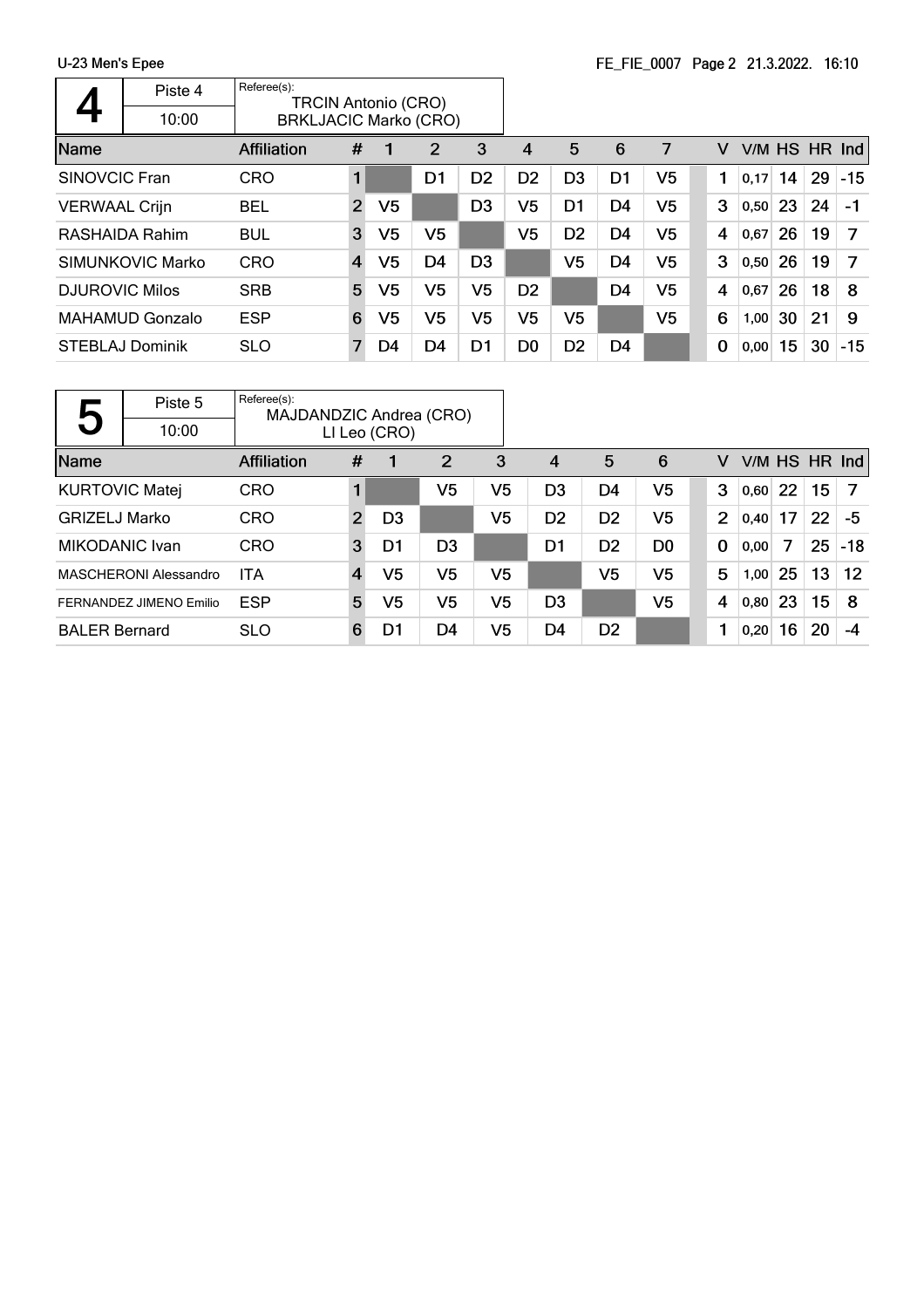## Seeding for Round #2 - DE

| Tournament:          | Blue epee cup - U23 Zagreb |
|----------------------|----------------------------|
| Date:                | 20. ožujka 2022. - 10:00   |
| <b>FIE Document:</b> | FE FIE 0008                |

| Seed             | Name                           | Country                 | v                       | V/M               | <b>IHS</b>      | <b>HR</b>       | llnd           | <b>Notes</b> |
|------------------|--------------------------------|-------------------------|-------------------------|-------------------|-----------------|-----------------|----------------|--------------|
| $\overline{1T}$  | <b>MOROTTI</b> Leonardo        | <b>ITA</b>              | 6                       | 1,00              | $\overline{30}$ | $\overline{12}$ | $+18$          | Advanced     |
| 1T               | <b>SCHUHMANN Jan</b>           | <b>AUT</b>              | $6\overline{6}$         | 1,00              | $\overline{30}$ | $\overline{12}$ | $+18$          | Advanced     |
| 3                | <b>MASCHERONI Alessandro</b>   | <b>ITA</b>              | $\overline{5}$          | 1,00              | 25              | $\overline{13}$ | $+12$          | Advanced     |
| $\overline{4}$   | <b>MAHAMUD Gonzalo</b>         | <b>ESP</b>              | 6                       | 1.00              | $\overline{30}$ | $\overline{21}$ | $+9$           | Advanced     |
| $\overline{5}$   | <b>SOLA Jakov</b>              | <b>CRO</b>              | $\overline{5}$          | 0.83              | 28              | $\overline{13}$ | $+15$          | Advanced     |
| $\overline{6}$   | <b>FERNANDEZ JIMENO Emilio</b> | <b>ESP</b>              | 4                       | 0, 80             | 23              | $\overline{15}$ | $+8$           | Advanced     |
| 7                | <b>DJUROVIC Milos</b>          | <b>SRB</b>              | $\overline{4}$          | 0.67              | 26              | $\overline{18}$ | $+8$           | Advanced     |
| $\overline{8}$   | <b>RASHAIDA Rahim</b>          | <b>BUL</b>              | 4                       | 0,67              | 26              | 19              | $+7$           | Advanced     |
| $\overline{9}$   | <b>PATRONE Alex</b>            | <b>ITA</b>              | 4                       | 0.67              | $\overline{22}$ | $\overline{18}$ | $+4$           | Advanced     |
| 10T              | DE HARO Leo                    | <b>ESP</b>              | 4                       | 0,67              | $\overline{21}$ | 23              | $\overline{2}$ | Advanced     |
| 10T              | <b>GOLOB Lan</b>               | <b>SLO</b>              | 4                       | 0.67              | $\overline{21}$ | 23              | $\overline{2}$ | Advanced     |
| $\overline{12}$  | <b>KURTOVIC Matej</b>          | CRO                     | 3                       | 0.60              | 22              | 15              | $+7$           | Advanced     |
| $\overline{13}$  | SIMUNKOVIC Marko               | CRO                     | 3                       | 0, 50             | 26              | $\overline{19}$ | $+7$           | Advanced     |
| 14               | <b>GALABOV Yordan</b>          | <b>BUL</b>              | 3                       | 0.50              | $\overline{27}$ | $\overline{21}$ | $+6$           | Advanced     |
| $\overline{15}$  | <b>MATEOS GARCIA Marco</b>     | <b>ESP</b>              | 3                       | 0, 50             | 24              | 19              | $+5$           | Advanced     |
| $\overline{16}$  | <b>STOYCHEV Radoslav</b>       | <b>BUL</b>              | $\overline{\mathbf{3}}$ | 0,50              | $\overline{22}$ | $\overline{19}$ | $+3$           | Advanced     |
| $\overline{17}$  | <b>CUBRIC Marko</b>            | $\overline{\text{CRO}}$ | 3                       | 0, 50             | $\overline{22}$ | $\overline{21}$ | $+1$           | Advanced     |
| $\overline{18T}$ | <b>VERWAAL Crijn</b>           | <b>BEL</b>              | 3                       | 0, 50             | $\overline{23}$ | 24              | $-1$           | Advanced     |
| 18T              | <b>ATANASOV Marin</b>          | <b>BUL</b>              | 3                       | 0.50              | 23              | 24              | $-1$           | Advanced     |
| 20               | <b>SOUREK Karlo</b>            | CRO                     | 3                       | 0, 50             | $\overline{21}$ | 25              | -4             | Advanced     |
| $\overline{21}$  | <b>KRAJLAH Luka</b>            | <b>SLO</b>              | 3                       | 0,50              | 20              | 24              | -4             | Advanced     |
| 22               | <b>GRIZELJ Marko</b>           | CRO                     | $\overline{2}$          | 0,40              | 17              | 22              | -5             | Advanced     |
| 23               | <b>BOZIC Brin</b>              | <b>SLO</b>              | $\overline{2}$          | $\overline{0,33}$ | $\overline{22}$ | 23              | $-1$           | Advanced     |
| $\overline{24}$  | <b>CORTES Aaron</b>            | <b>ESP</b>              | $\overline{2}$          | 0,33              | 20              | 24              | -4             | Advanced     |
| 25               | <b>BOGOVIC Maurizio</b>        | CRO                     | $\overline{2}$          | 0,33              | $\overline{19}$ | $\overline{25}$ | $-6$           | Advanced     |
| 26               | <b>MARKOTA Vedran</b>          | CRO                     | 2                       | 0.33              | 20              | 28              | -8             | Advanced     |
| 27               | <b>FILIPCIC Roko</b>           | CRO                     | $\overline{2}$          | 0,33              | $\overline{14}$ | 23              | -9             | Advanced     |
| 28               | <b>BALER Bernard</b>           | $\overline{\text{SLO}}$ |                         | 0, 20             | 16              | 20              | $-4$           | Eliminated   |
| 29               | <b>GOWEN James</b>             | <b>GBR</b>              | 1                       | 0, 17             | $\overline{22}$ | 29              | -7             | Eliminated   |
| $\overline{30}$  | <b>SOBOCAN Rok</b>             | <b>SLO</b>              |                         | $\overline{0,17}$ | $\overline{18}$ | $\overline{27}$ | -9             | Eliminated   |
| $\overline{31}$  | <b>HORVAT Filip</b>            | $\overline{\text{CRO}}$ |                         | 0.17              | $\overline{14}$ | 27              | $-13$          | Eliminated   |
| $\overline{32}$  | <b>SINOVCIC Fran</b>           | CRO                     |                         | 0, 17             | 14              | 29              | $-15$          | Eliminated   |
| $\overline{33}$  | <b>STEBLAJ Dominik</b>         | <b>SLO</b>              | 0                       | 0.00              | $\overline{15}$ | 30              | $-15$          | Eliminated   |
| 34               | <b>MIKODANIC Ivan</b>          | CRO                     | 0                       | 0,00              | 7               | 25              | $-18$          | Eliminated   |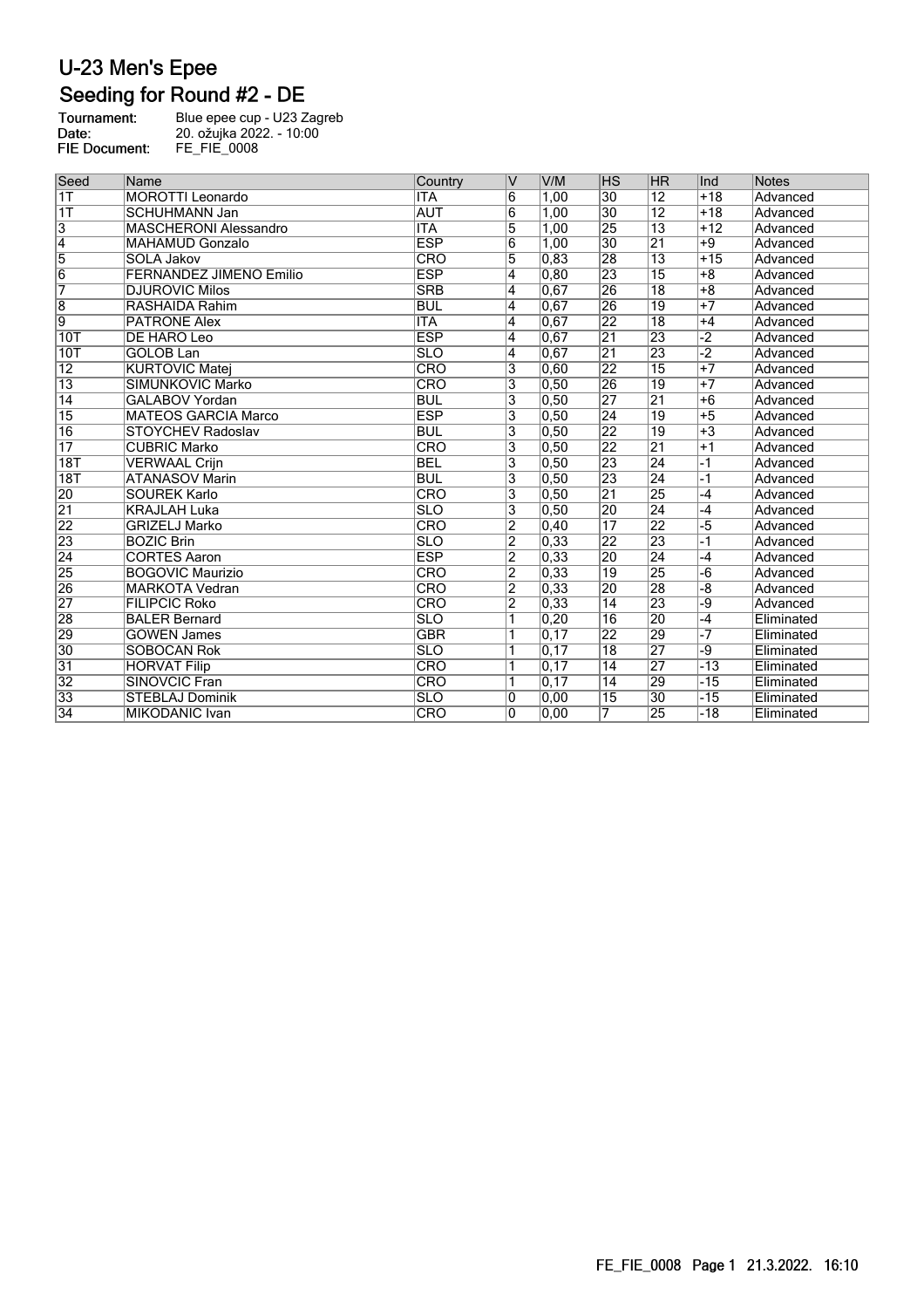#### U-23 Men's Epee - Round #2 - DE (Table of 32)

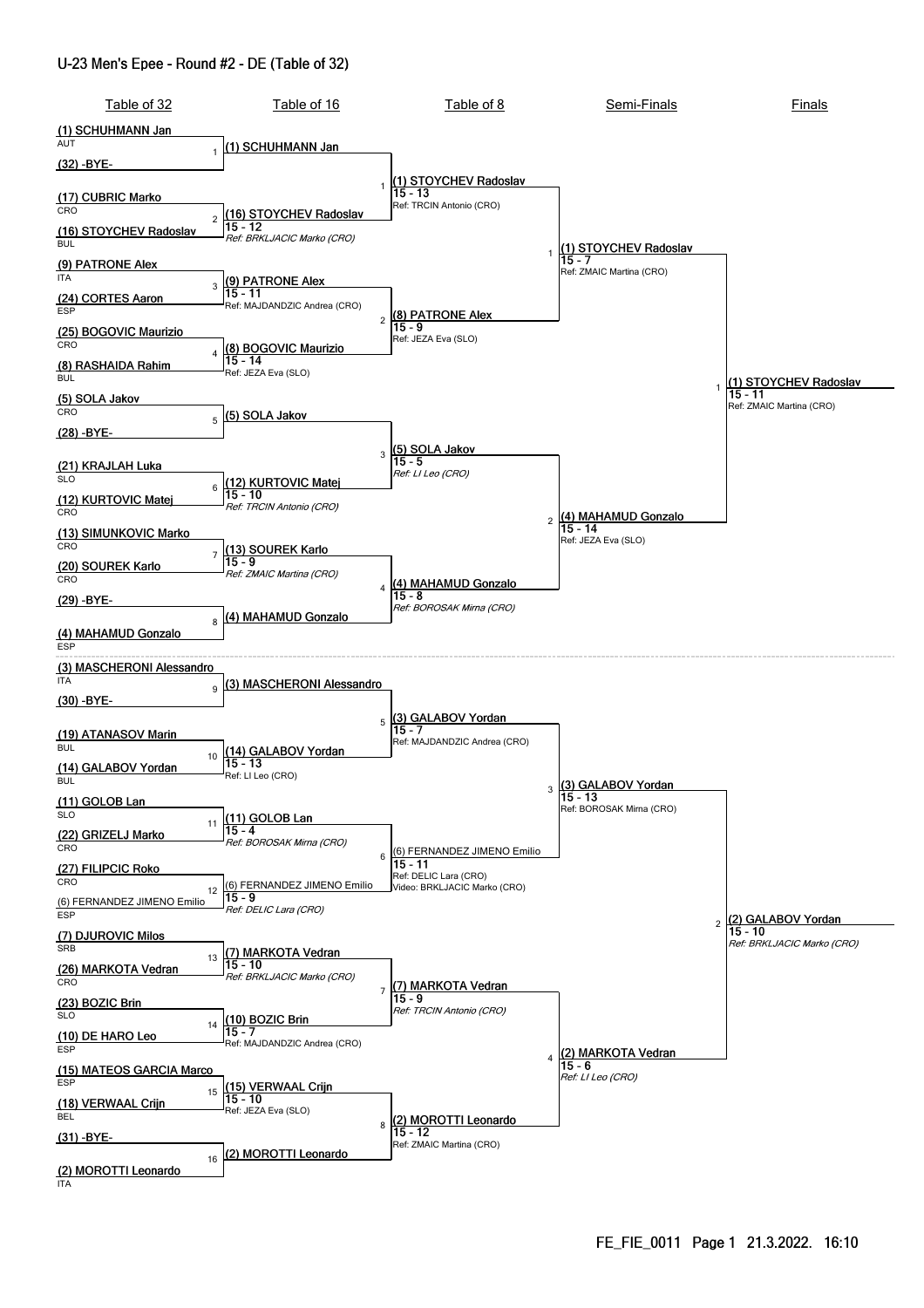#### U-23 Men's Epee - Round #2 - DE (Table of 8)

| Table of 8                                                             | Semi-Finals                                                      | Finals                                |                                                                                                     |
|------------------------------------------------------------------------|------------------------------------------------------------------|---------------------------------------|-----------------------------------------------------------------------------------------------------|
| (1) STOYCHEV Radoslav<br><b>BUL</b><br>(8) PATRONE Alex<br><b>ITA</b>  | (1) STOYCHEV Radoslav<br>15 - 7<br>Ref: ZMAIC Martina (CRO)      | (1) STOYCHEV Radoslav                 |                                                                                                     |
| (5) SOLA Jakov<br>CRO<br>(4) MAHAMUD Gonzalo<br><b>ESP</b>             | (4) MAHAMUD Gonzalo<br>15 - 14<br>Ref: JEZA Eva (SLO)            | 15 - 11<br>Ref: ZMAIC Martina (CRO)   | (1) STOYCHEV Radoslav                                                                               |
| (3) GALABOV Yordan<br><b>BUL</b><br>(6) FERNANDEZ JIMENO Emilio<br>ESP | (3) GALABOV Yordan<br>٩<br>$15 - 13$<br>Ref: BOROSAK Mirna (CRO) | 2) GALABOV Yordan                     | 15 - 13<br>Ref: BOROSAK Mirna (CRO)<br>Assist: ZMAIC Martina (CRO)<br>Assist: BRKLJACIC Marko (CRO) |
| (7) MARKOTA Vedran<br>CRO<br>(2) MOROTTI Leonardo<br><b>ITA</b>        | (2) MARKOTA Vedran<br>15 - 6<br>Ref: LI Leo (CRO)                | 15 - 10<br>Ref: BRKLJACIC Marko (CRO) |                                                                                                     |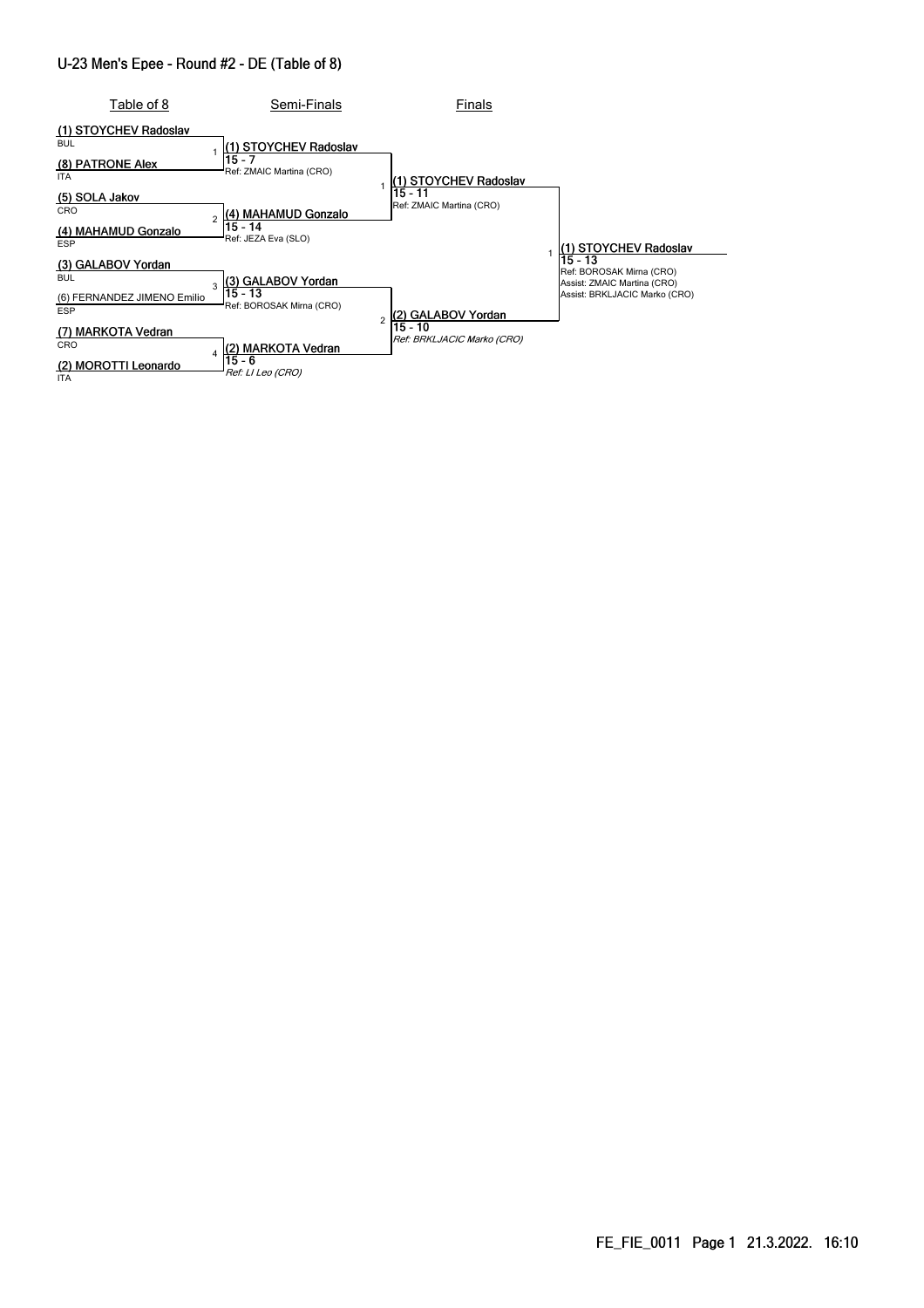# **Final Ranking**

| Tournament:          | Blue epee cup - U23 Zagreb |
|----------------------|----------------------------|
| Date:                | 20. ožujka 2022. - 10:00   |
| <b>FIE Document:</b> | FE FIE 0012                |
|                      |                            |

| Place           | Name                           | Country                 | Birthdate   |
|-----------------|--------------------------------|-------------------------|-------------|
| $\overline{1}$  | <b>STOYCHEV Radoslav</b>       | <b>BUL</b>              | 27.5.2003.  |
| $\overline{2}$  | <b>GALABOV Yordan</b>          | <b>BUL</b>              | 25.11.2002. |
| $\overline{3T}$ | <b>MARKOTA Vedran</b>          | <b>CRO</b>              | 1.1.2001.   |
| 3T              | <b>MAHAMUD Gonzalo</b>         | <b>ESP</b>              | 24.6.2001.  |
| $\overline{5}$  | <b>MOROTTI</b> Leonardo        | <b>ITA</b>              | 18.10.2004. |
| $\overline{6}$  | <b>SOLA Jakov</b>              | $\overline{\text{CRO}}$ | 28.4.1999.  |
| 7               | <b>FERNANDEZ JIMENO Emilio</b> | <b>ESP</b>              | 5.1.2001.   |
| $\overline{8}$  | <b>PATRONE Alex</b>            | ITA                     | 1.4.2004.   |
| $\overline{9}$  | <b>SCHUHMANN Jan</b>           | <b>AUT</b>              | 5.7.2001.   |
| $\overline{10}$ | <b>MASCHERONI Alessandro</b>   | <b>ITA</b>              | 24.1.2000.  |
| $\overline{11}$ | <b>GOLOB Lan</b>               | <b>SLO</b>              | 1.1.2002.   |
| $\overline{12}$ | <b>KURTOVIC Matej</b>          | CRO                     | 8.2.2006.   |
| $\overline{13}$ | <b>VERWAAL Crijn</b>           | <b>BEL</b>              | 14.7.1999.  |
| $\overline{14}$ | <b>SOUREK Karlo</b>            | CRO                     | 7.5.2005.   |
| 15              | <b>BOZIC Brin</b>              | <b>SLO</b>              | 6.12.2005.  |
| 16              | <b>BOGOVIC Maurizio</b>        | CRO                     | 20.10.1994. |
| $\overline{17}$ | <b>DJUROVIC Milos</b>          | <b>SRB</b>              | 25.6.2004.  |
| $\overline{18}$ | <b>RASHAIDA Rahim</b>          | <b>BUL</b>              | 25.7.2005.  |
| $\overline{19}$ | <b>DE HARO Leo</b>             | <b>ESP</b>              | 28.9.2004.  |
| 20              | SIMUNKOVIC Marko               | <b>CRO</b>              | 1.9.2005.   |
| $\overline{21}$ | <b>MATEOS GARCIA Marco</b>     | <b>ESP</b>              | 3.6.2001.   |
| 22              | <b>CUBRIC Marko</b>            | CRO                     | 16.2.2006.  |
| 23              | <b>ATANASOV Marin</b>          | <b>BUL</b>              | 22.11.1999. |
| $\overline{24}$ | <b>KRAJLAH Luka</b>            | <b>SLO</b>              | 1.1.2003.   |
| 25              | <b>GRIZELJ Marko</b>           | <b>CRO</b>              | 1.1.2003.   |
| 26              | <b>CORTES Aaron</b>            | <b>ESP</b>              | 19.3.2001.  |
| $\overline{27}$ | <b>FILIPCIC Roko</b>           | CRO                     | 21.1.2005.  |
| 28              | <b>BALER Bernard</b>           | <b>SLO</b>              | 1.1.2003.   |
| 29              | <b>GOWEN James</b>             | <b>GBR</b>              | 25.6.2002.  |
| 30              | <b>SOBOCAN Rok</b>             | <b>SLO</b>              | 13.11.1971. |
| 31              | <b>HORVAT Filip</b>            | CRO                     | 1.1.1995.   |
| 32              | <b>SINOVCIC Fran</b>           | CRO                     | 1.3.2005.   |
| 33              | <b>STEBLAJ Dominik</b>         | <b>SLO</b>              | 28.4.2000.  |
| $\overline{34}$ | <b>MIKODANIC Ivan</b>          | <b>CRO</b>              | 8.8.2003.   |